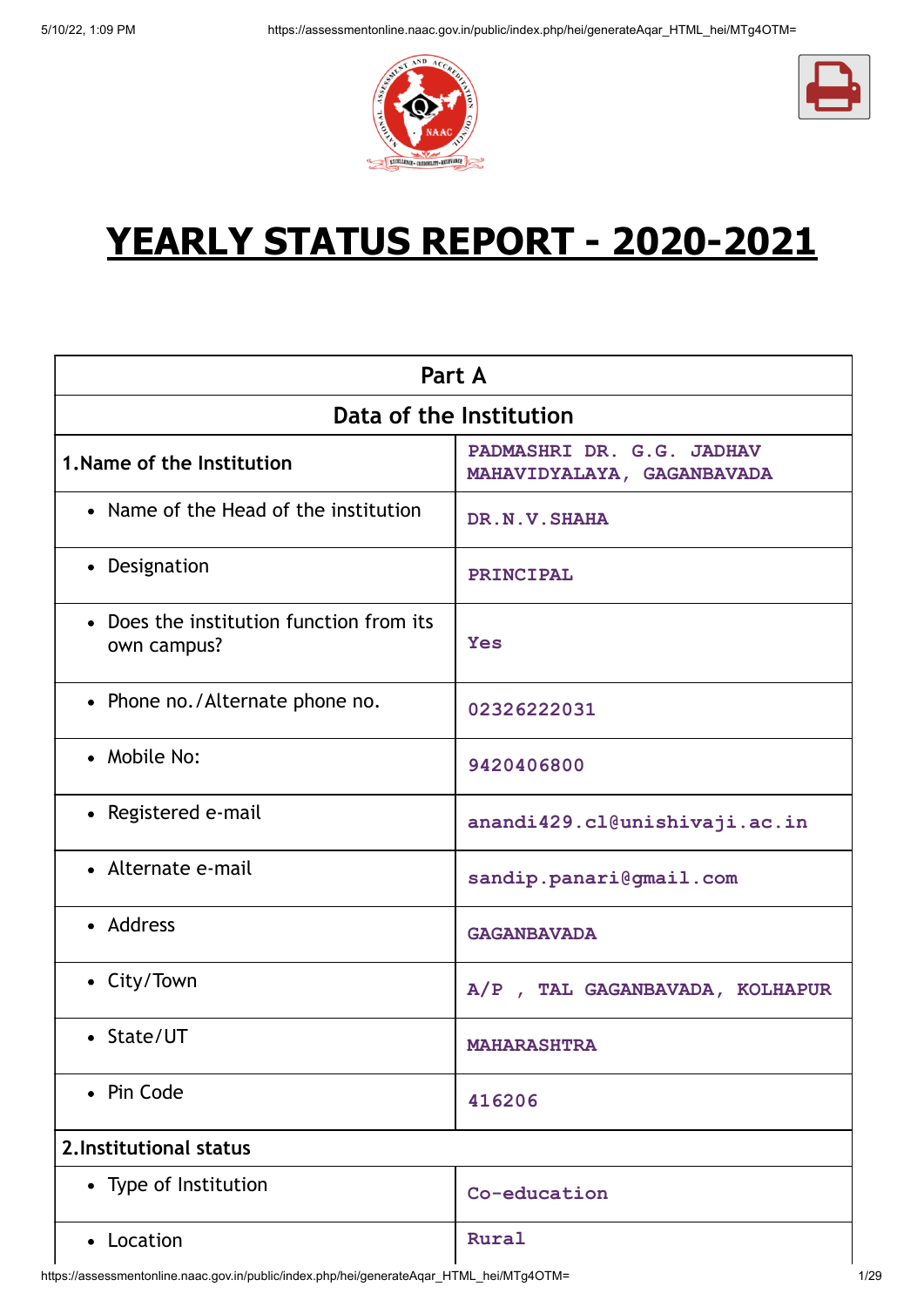| • Financial Status                                                                                                |                                                      |      | Grants-in aid                         |                  |                                                            |                                  |             |  |
|-------------------------------------------------------------------------------------------------------------------|------------------------------------------------------|------|---------------------------------------|------------------|------------------------------------------------------------|----------------------------------|-------------|--|
| • Name of the Affiliating University                                                                              |                                                      |      | SHIVAJI UNIVERSITY, KOLHAPUR          |                  |                                                            |                                  |             |  |
| • Name of the IQAC Coordinator                                                                                    |                                                      |      |                                       |                  |                                                            | DR. SANDEEP SAMBHAJI PANARI      |             |  |
| • Phone No.                                                                                                       |                                                      |      |                                       |                  | 02326222031                                                |                                  |             |  |
| • Alternate phone No.                                                                                             |                                                      |      |                                       |                  | 02326222031                                                |                                  |             |  |
| • Mobile                                                                                                          |                                                      |      |                                       |                  | 9421203477                                                 |                                  |             |  |
| • IQAC e-mail address                                                                                             |                                                      |      |                                       |                  |                                                            | anandi.naac@qmail.com            |             |  |
| • Alternate e-mail address                                                                                        |                                                      |      |                                       |                  |                                                            | drsandip.panari@gmail.com        |             |  |
| 3. Website address (Web link of the AQAR<br>(Previous Academic Year)                                              |                                                      |      |                                       |                  | 2019-20.php                                                | http://anandicollege.ac.in/AQAR- |             |  |
| 4. Whether Academic Calendar prepared<br>during the year?                                                         |                                                      |      | Yes                                   |                  |                                                            |                                  |             |  |
| • if yes, whether it is uploaded in the<br>Institutional website Web link:                                        |                                                      |      |                                       |                  |                                                            |                                  |             |  |
| <b>5. Accreditation Details</b>                                                                                   |                                                      |      |                                       |                  |                                                            |                                  |             |  |
| Cycle                                                                                                             | <b>CGPA</b><br>Grade<br>Year of Accreditation        |      |                                       |                  |                                                            | Validity from                    | Validity to |  |
| Cycle 1                                                                                                           | $\mathbf{B}$                                         | 2.29 | 2018                                  |                  | 03/07/2018<br>02/07/2023                                   |                                  |             |  |
|                                                                                                                   | 6. Date of Establishment of IQAC                     |      |                                       |                  | 25/07/2018                                                 |                                  |             |  |
| 7. Provide the list of funds by Central / State Government<br>UGC/CSIR/DBT/ICMR/TEQIP/World Bank/CPE of UGC etc., |                                                      |      |                                       |                  |                                                            |                                  |             |  |
| Institutional/Department<br>/Faculty                                                                              |                                                      |      | Scheme                                |                  | <b>Funding</b><br>Year of award with<br>Agency<br>duration |                                  | Amount      |  |
| <b>Nil</b>                                                                                                        |                                                      |      | <b>Nil</b>                            |                  | <b>Nil</b><br><b>Nil</b><br><b>Nil</b>                     |                                  |             |  |
| 8. Whether composition of IQAC as per<br>latest NAAC guidelines                                                   |                                                      | Yes  |                                       |                  |                                                            |                                  |             |  |
|                                                                                                                   | • Upload latest notification of formation<br>of IQAC |      |                                       | <b>View File</b> |                                                            |                                  |             |  |
| 9. No. of IQAC meetings held during the<br>year                                                                   |                                                      |      |                                       |                  | 4                                                          |                                  |             |  |
|                                                                                                                   |                                                      |      | • Were the minutes of IQAC meeting(s) |                  | <b>Yes</b>                                                 |                                  |             |  |

 $\mathbf l$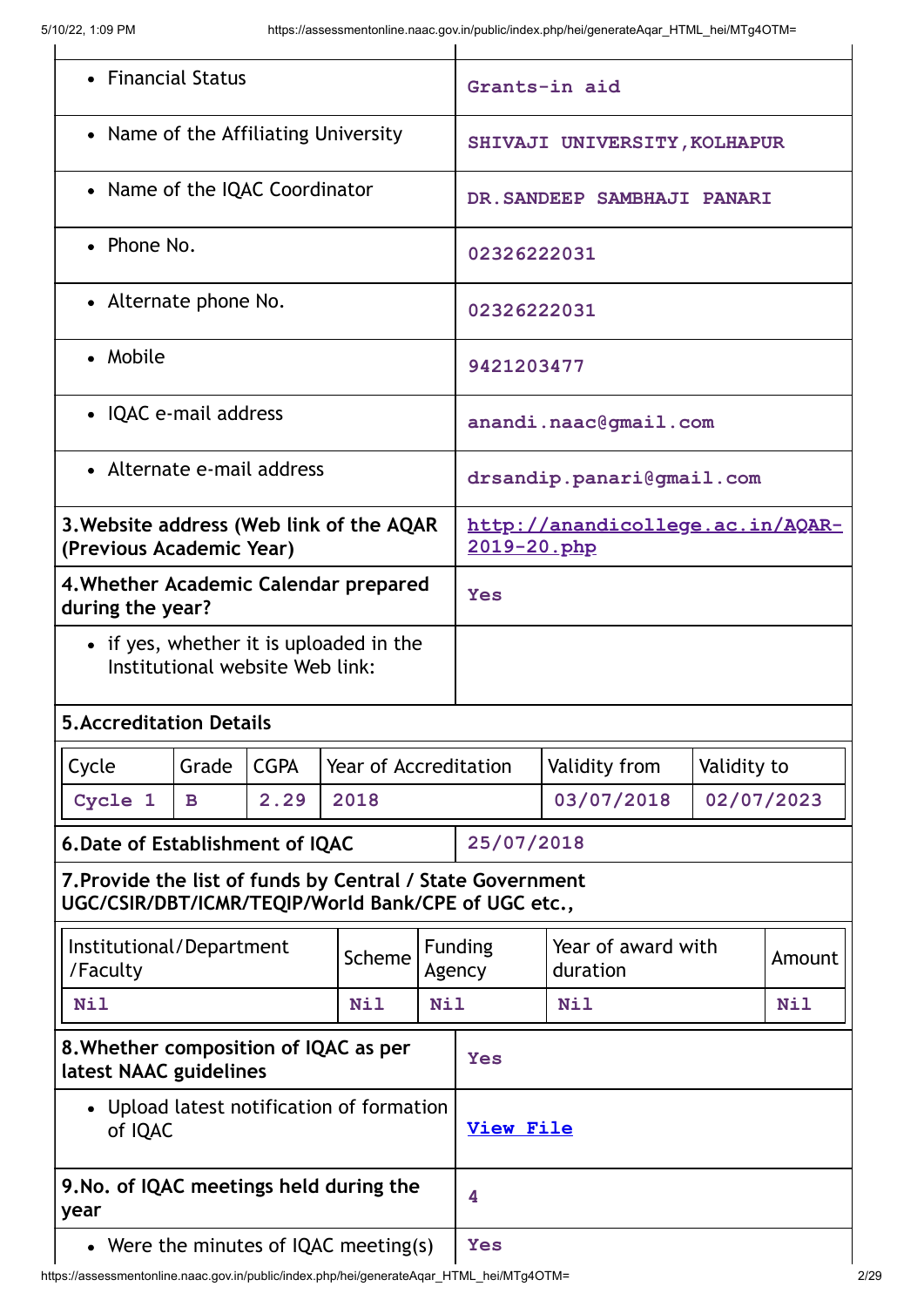| and compliance to the decisions have<br>been uploaded on the institutional<br>website?                            |                    |                    |                                                                                                                                                                     |     |
|-------------------------------------------------------------------------------------------------------------------|--------------------|--------------------|---------------------------------------------------------------------------------------------------------------------------------------------------------------------|-----|
| • If No, please upload the minutes of<br>the meeting(s) and Action Taken<br>Report                                |                    | No File Uploaded   |                                                                                                                                                                     |     |
| 10. Whether IQAC received funding from<br>any of the funding agency to support its<br>activities during the year? |                    | <b>No</b>          |                                                                                                                                                                     |     |
| • If yes, mention the amount                                                                                      |                    |                    |                                                                                                                                                                     |     |
| bullets)                                                                                                          |                    |                    | 11. Significant contributions made by IQAC during the current year (maximum five                                                                                    |     |
| year                                                                                                              |                    |                    | 12. Plan of action chalked out by the IQAC in the beginning of the Academic year<br>towards Quality Enhancement and the outcome achieved by the end of the Academic |     |
| Plan of Action                                                                                                    |                    |                    | <b>Achievements/Outcomes</b>                                                                                                                                        |     |
| <b>Nil</b><br><b>Nil</b>                                                                                          |                    |                    |                                                                                                                                                                     |     |
| 13. Whether the AQAR was placed before<br>statutory body?                                                         |                    |                    | <b>Yes</b>                                                                                                                                                          |     |
| • Name of the statutory body                                                                                      |                    |                    |                                                                                                                                                                     |     |
| Name                                                                                                              |                    | Date of meeting(s) |                                                                                                                                                                     |     |
| <b>Nil</b>                                                                                                        | <b>Nil</b>         |                    |                                                                                                                                                                     |     |
| 14. Whether institutional data submitted to AISHE                                                                 |                    |                    |                                                                                                                                                                     |     |
| Year                                                                                                              | Date of Submission |                    |                                                                                                                                                                     |     |
| <b>Nil</b>                                                                                                        | <b>Nil</b>         |                    |                                                                                                                                                                     |     |
|                                                                                                                   |                    |                    | <b>Extended Profile</b>                                                                                                                                             |     |
| 1. Programme                                                                                                      |                    |                    |                                                                                                                                                                     |     |
| 1.1                                                                                                               |                    |                    |                                                                                                                                                                     |     |
|                                                                                                                   |                    |                    | Number of courses offered by the institution across all programs during the year                                                                                    | 128 |
| <b>File Description</b>                                                                                           |                    |                    | <b>Documents</b>                                                                                                                                                    |     |

Data Template No File Uploaded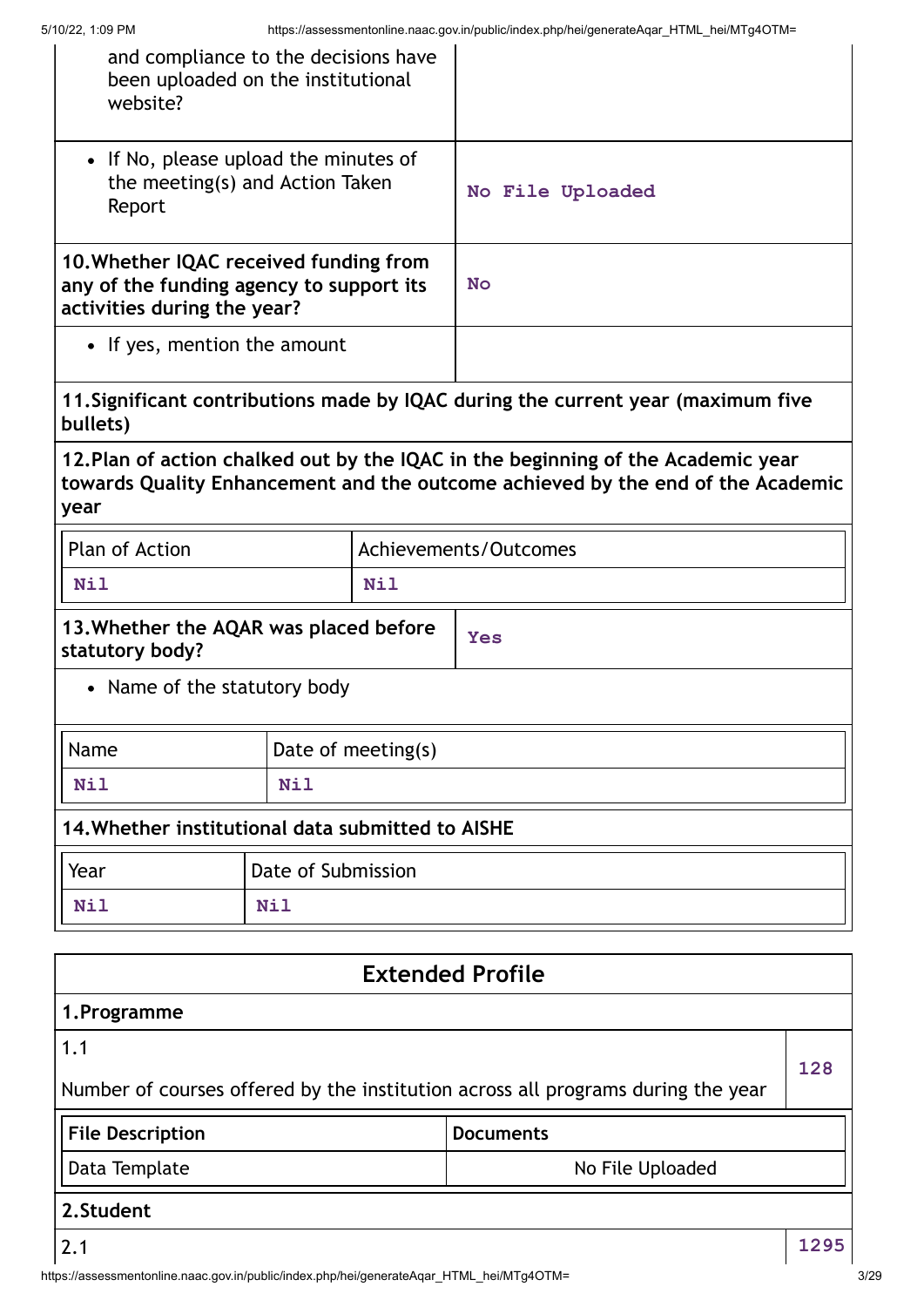| Number of students during the year                                                              |                  |                  |     |
|-------------------------------------------------------------------------------------------------|------------------|------------------|-----|
| <b>File Description</b>                                                                         |                  | <b>Documents</b> |     |
| Data Template                                                                                   | <b>View File</b> |                  |     |
| 2.2                                                                                             |                  |                  |     |
| Number of seats earmarked for reserved category as per GOI/ State Govt. rule<br>during the year |                  |                  | 648 |
| <b>File Description</b>                                                                         |                  | <b>Documents</b> |     |
| Data Template                                                                                   |                  | <b>View File</b> |     |
| 2.3                                                                                             |                  |                  |     |
| Number of outgoing/ final year students during the year                                         |                  |                  | 307 |
| <b>File Description</b>                                                                         | <b>Documents</b> |                  |     |
| Data Template                                                                                   |                  | No File Uploaded |     |
| 3.Academic                                                                                      |                  |                  |     |
| 3.1                                                                                             |                  |                  | 39  |
| Number of full time teachers during the year                                                    |                  |                  |     |
| <b>File Description</b>                                                                         |                  | <b>Documents</b> |     |
| Data Template                                                                                   |                  | <b>View File</b> |     |
| 3.2                                                                                             |                  |                  | 39  |
| Number of Sanctioned posts during the year                                                      |                  |                  |     |
| <b>File Description</b>                                                                         | <b>Documents</b> |                  |     |
| Data Template                                                                                   |                  | No File Uploaded |     |
| 4. Institution                                                                                  |                  |                  |     |
| 4.1                                                                                             |                  |                  | 10  |
| Total number of Classrooms and Seminar halls                                                    |                  |                  |     |
| 4.2                                                                                             |                  |                  |     |
| Total expenditure excluding salary during the year (INR in lakhs)                               |                  |                  | 30  |
| 4.3                                                                                             |                  |                  |     |
| Total number of computers on campus for academic purposes                                       |                  |                  | 22  |

**Part B**

# **CURRICULAR ASPECTS**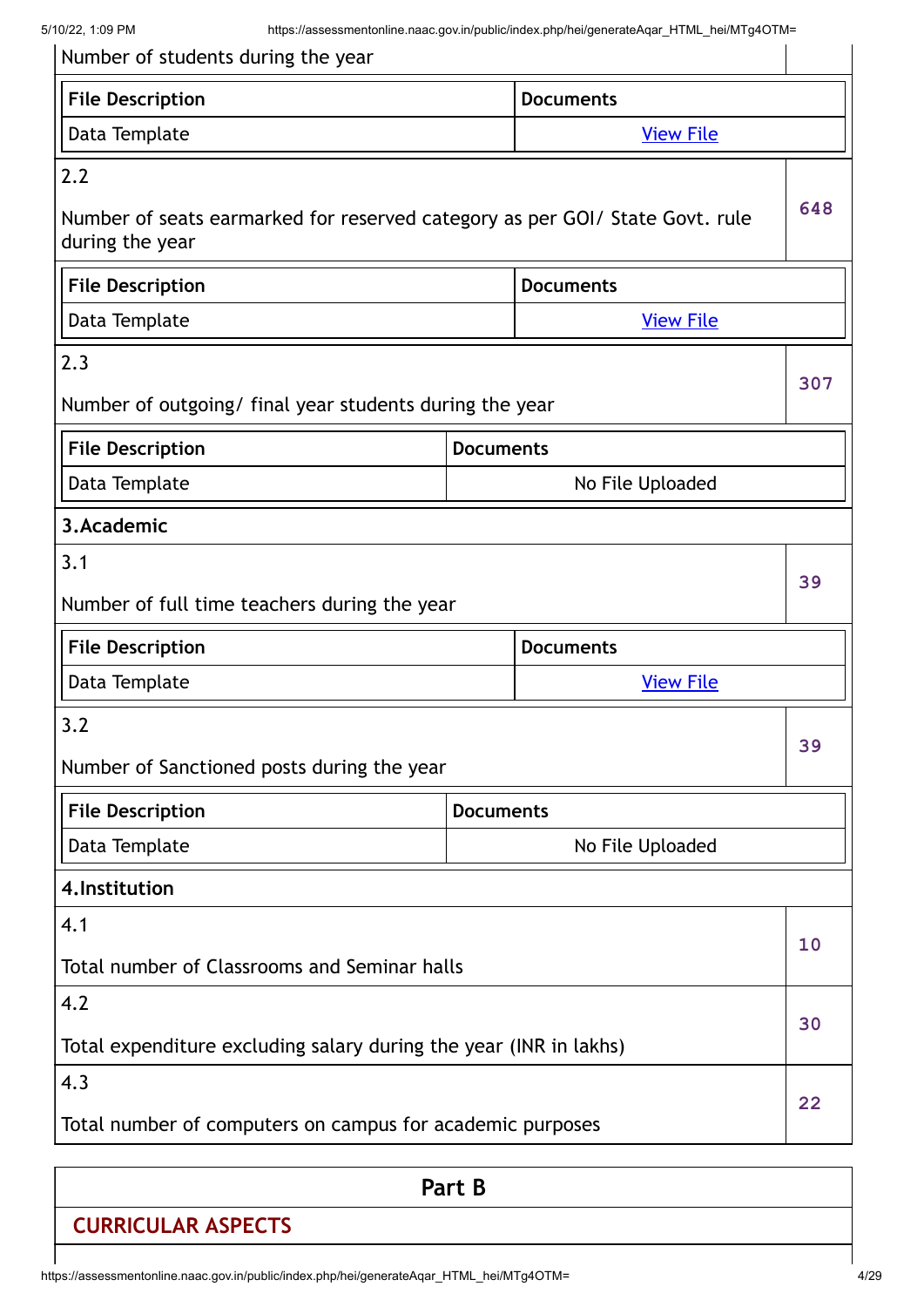#### **1.1 - Curricular Planning and Implementation**

1.1.1 - The Institution ensures effective curriculum delivery through a well planned and documented process

**The institution ensures effective curriculum delivery through a well-planned and documented process as follows. 1.In the beginning of each semester, the syllabus of the respective subject is made available to each teacher. 2. The teachers are asked to prepare a semester-wise teaching plan of their respective subjects. 3. Then the teacher prepares his/her semester-wise individual timetable. 4.From individual time table master timetable for each program is prepared and displayed on the notice board for students and staff. 5. A periodic review of curriculum delivery is taken in the meetings of academic departments. 6.Internal work, if any, is assigned to students and the get completed in time. 7. At the end of each semester portion completion reports are submitted by the teachers. 8. Follow-up of portion completion is taken in departmental meetings and further at the institutional level meetings. 9. Learning resources – Textbooks, reference books, periodicals, and e- material are suggested to the students.**

| <b>File Description</b>             | <b>Documents</b> |
|-------------------------------------|------------------|
| Upload relevant supporting document | No File Uploaded |
| Link for Additional information     | Nil              |

1.1.2 - The institution adheres to the academic calendar including for the conduct of Continuous Internal Evaluation (CIE)

| Nil                                                                                                                                                                                                                                                                                                                                                                                                                                                                                                           |                     |  |
|---------------------------------------------------------------------------------------------------------------------------------------------------------------------------------------------------------------------------------------------------------------------------------------------------------------------------------------------------------------------------------------------------------------------------------------------------------------------------------------------------------------|---------------------|--|
| <b>File Description</b>                                                                                                                                                                                                                                                                                                                                                                                                                                                                                       | <b>Documents</b>    |  |
| Upload relevant supporting documents                                                                                                                                                                                                                                                                                                                                                                                                                                                                          | No File Uploaded    |  |
| Link for Additional information                                                                                                                                                                                                                                                                                                                                                                                                                                                                               | <b>Nil</b>          |  |
| 1.1.3 - Teachers of the Institution<br>participate in following activities related<br>to curriculum development and<br>assessment of the affiliating University<br>and/are represented on the following<br>academic bodies during the year.<br><b>Academic council/BoS of Affiliating</b><br>University Setting of question papers for<br>UG/PG programs Design and Development<br>of Curriculum for Add on/ certificate/<br>Diploma Courses Assessment / evaluation<br>process of the affiliating University |                     |  |
| <b>File Description</b>                                                                                                                                                                                                                                                                                                                                                                                                                                                                                       | <b>Documents</b>    |  |
| Details of participation of teachers in various bodies/activities provided<br>as a response to the metric                                                                                                                                                                                                                                                                                                                                                                                                     | No File<br>Uploaded |  |
| Any additional information                                                                                                                                                                                                                                                                                                                                                                                                                                                                                    | No File             |  |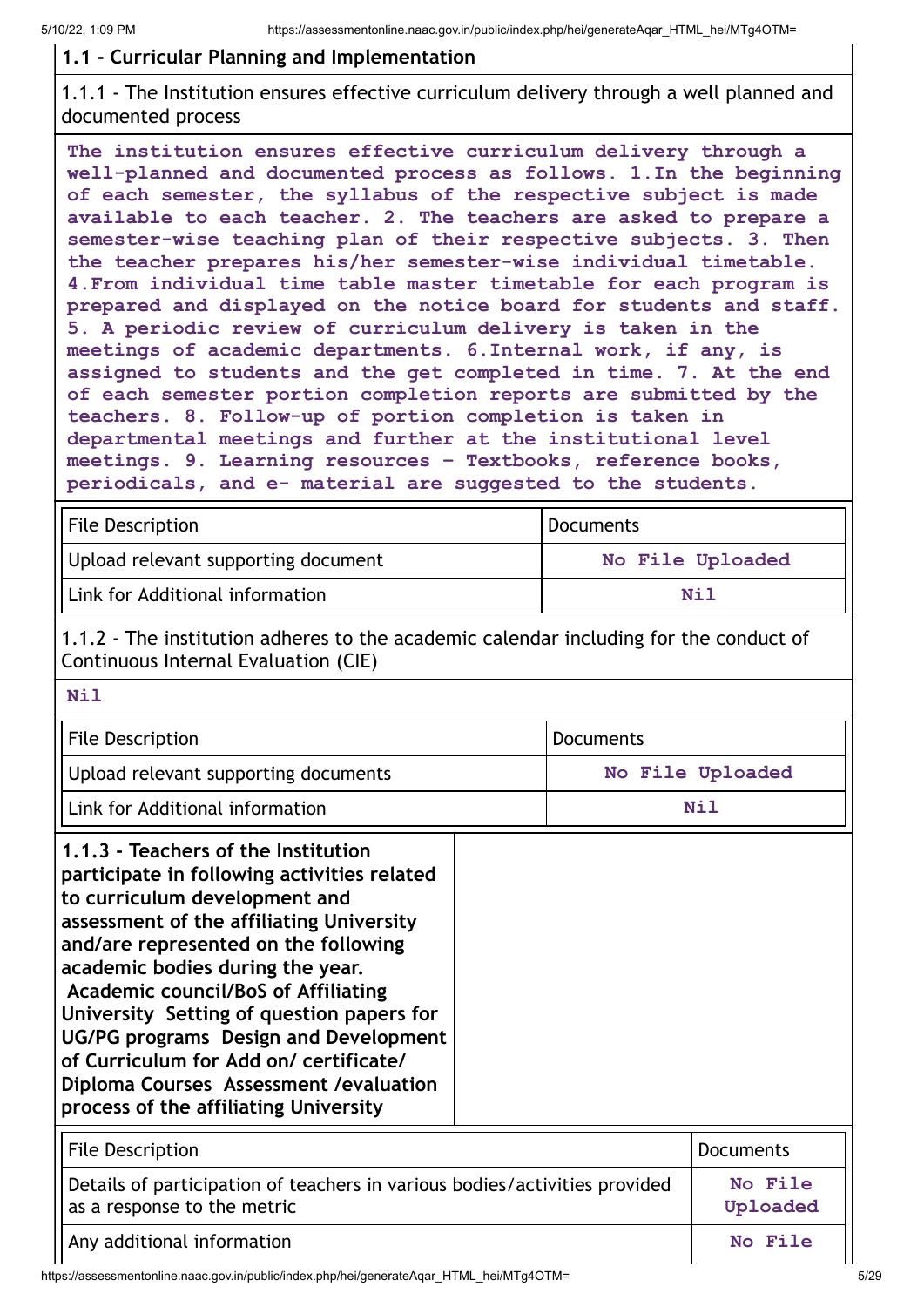**Uploaded**

#### **1.2 - Academic Flexibility**

**1.2.1 - Number of Programmes in which Choice Based Credit System (CBCS)/ elective course system has been implemented**

#### **1.2.1.1 - Number of Programmes in which CBCS/ Elective course system implemented**

| <b>File Description</b>                                 | Documents        |
|---------------------------------------------------------|------------------|
| Any additional information                              | No File Uploaded |
| Minutes of relevant Academic Council / BOS meetings     | No File Uploaded |
| Institutional data in prescribed format (Data Template) | No File Uploaded |

#### **1.2.2 - Number of Add on /Certificate programs offered during the year**

**1.2.2.1 - How many Add on /Certificate programs are added during the year. Data requirement for year: (As per Data Template)**

| <b>File Description</b>                                                     | <b>Documents</b>    |
|-----------------------------------------------------------------------------|---------------------|
| Any additional information                                                  | No File<br>Uploaded |
| Brochure or any other document relating to Add on / Certificate<br>programs | No File<br>Uploaded |
| List of Add on / Certificate programs (Data Template)                       | No File<br>Uploaded |

#### **1.2.3 - Number of students enrolled in Certificate/ Add-on programs as against the total number of students during the year**

**1.2.3.1 - Number of students enrolled in subject related Certificate or Add-on programs during the year**

| <b>File Description</b>                                                                 | Documents           |
|-----------------------------------------------------------------------------------------|---------------------|
| Any additional information                                                              | No File<br>Uploaded |
| Details of the students enrolled in Subjects related to certificate/Add-<br>on programs | No File<br>Uploaded |

#### **1.3 - Curriculum Enrichment**

1.3.1 - Institution integrates crosscutting issues relevant to Professional Ethics, Gender, Human Values, Environment and Sustainability into the Curriculum

**Nil**

File Description **Documents** 

Any additional information **No. 2018 No. 2018 No. 2018 No. 2018 No. 2018** 

**Nil**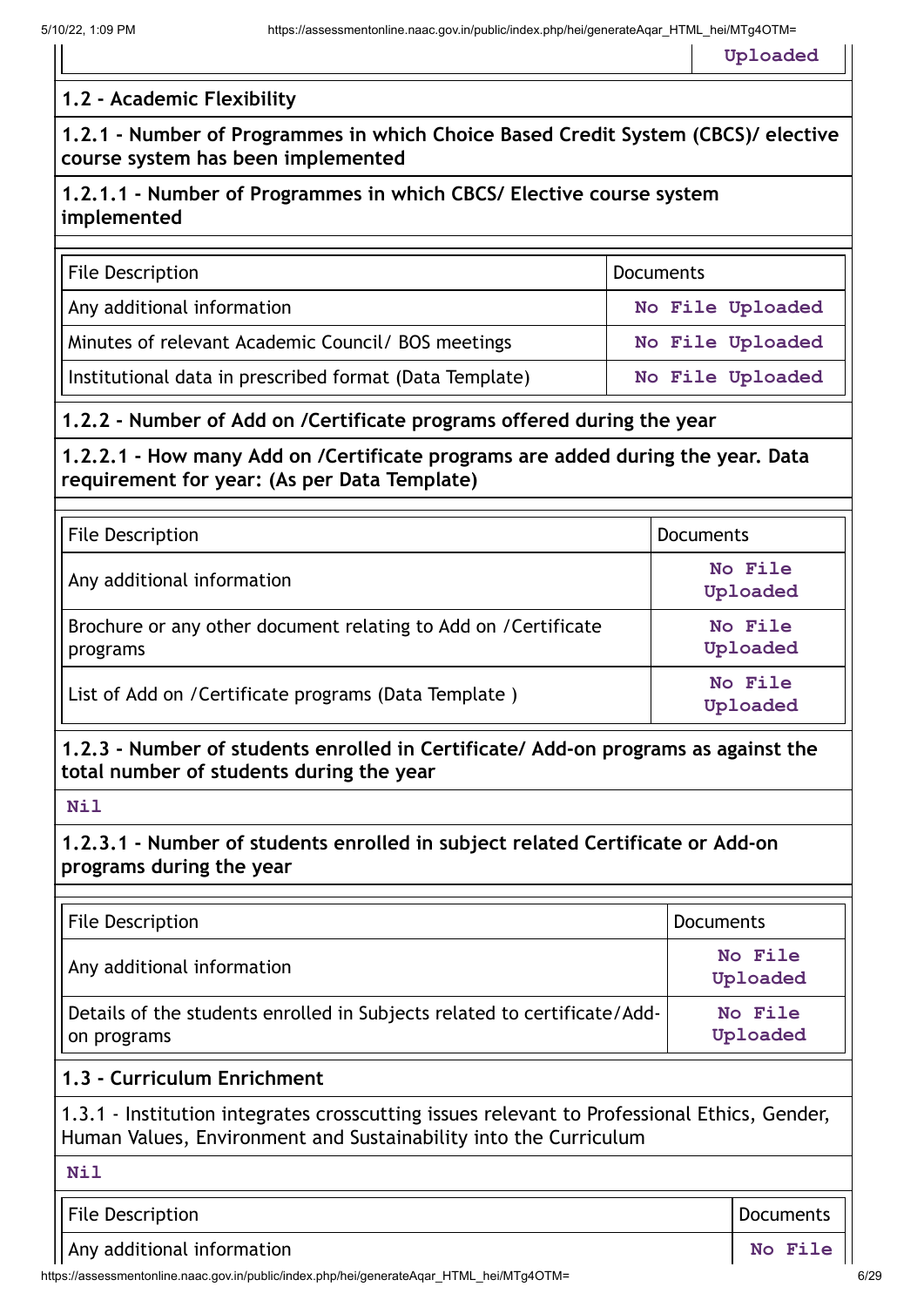**Uploaded**

| Upload the list and description of courses which address the Professional<br>Ethics, Gender, Human Values, Environment and Sustainability into the<br>Curriculum | <b>No File</b><br>Uploaded |
|------------------------------------------------------------------------------------------------------------------------------------------------------------------|----------------------------|

#### **1.3.2 - Number of courses that include experiential learning through project work/field work/internship during the year**

| File Description                                                                                                   | <b>Documents</b>    |
|--------------------------------------------------------------------------------------------------------------------|---------------------|
| Any additional information                                                                                         | No File<br>Uploaded |
| Programme / Curriculum/ Syllabus of the courses                                                                    | No File<br>Uploaded |
| Minutes of the Boards of Studies/ Academic Council meetings with<br>approvals for these courses                    | No File<br>Uploaded |
| MoU's with relevant organizations for these courses, if any                                                        | No File<br>Uploaded |
| Number of courses that include experiential learning through project<br>work/field work/internship (Data Template) | No File<br>Uploaded |

# **1.3.3 - Number of students undertaking project work/field work/ internships**

| Nil                                                                                                                                                                               |  |                     |
|-----------------------------------------------------------------------------------------------------------------------------------------------------------------------------------|--|---------------------|
| <b>File Description</b>                                                                                                                                                           |  | <b>Documents</b>    |
| Any additional information                                                                                                                                                        |  | No File<br>Uploaded |
| List of programmes and number of students undertaking project<br>work/field work/ /internships (Data Template)                                                                    |  | No File<br>Uploaded |
| 1.4 - Feedback System                                                                                                                                                             |  |                     |
| 1.4.1 - Institution obtains feedback on<br>the syllabus and its transaction at the<br>institution from the following<br>stakeholders Students Teachers<br><b>Employers Alumni</b> |  |                     |
| <b>File Description</b>                                                                                                                                                           |  | <b>Documents</b>    |
| URL for stakeholder feedback report                                                                                                                                               |  | No File<br>Uploaded |
| Action taken report of the Institution on feedback report as stated in the<br>minutes of the Governing Council, Syndicate, Board of Management (Upload)                           |  | No File<br>Uploaded |
| Any additional information(Upload)                                                                                                                                                |  | No File<br>Uploaded |
| 1.4.2 - Feedback process of the<br>a mar ha alassifiad as fallaw                                                                                                                  |  |                     |

**Institution may be classified as follows** $\mathsf{l}$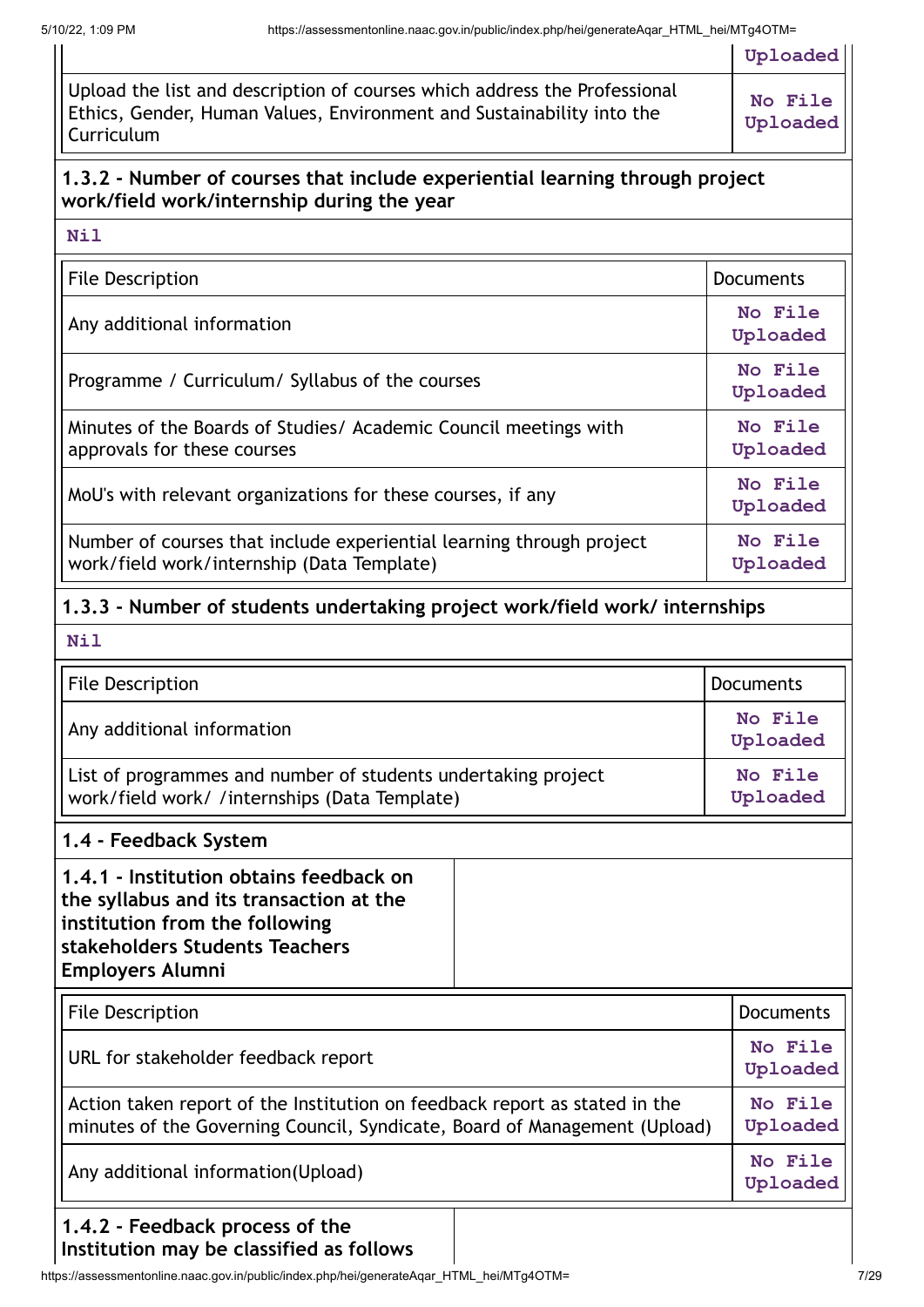| <b>File Description</b>                                                                                                                                                                                   |                                                                                                                                                  | <b>Documents</b> |                  |  |
|-----------------------------------------------------------------------------------------------------------------------------------------------------------------------------------------------------------|--------------------------------------------------------------------------------------------------------------------------------------------------|------------------|------------------|--|
| Upload any additional information                                                                                                                                                                         |                                                                                                                                                  |                  | No File Uploaded |  |
| URL for feedback report                                                                                                                                                                                   |                                                                                                                                                  | <b>Nil</b>       |                  |  |
| <b>TEACHING-LEARNING AND EVALUATION</b>                                                                                                                                                                   |                                                                                                                                                  |                  |                  |  |
| 2.1 - Student Enrollment and Profile                                                                                                                                                                      |                                                                                                                                                  |                  |                  |  |
| 2.1.1 - Enrolment Number Number of students admitted during the year                                                                                                                                      |                                                                                                                                                  |                  |                  |  |
| 2.1.1.1 - Number of sanctioned seats during the year                                                                                                                                                      |                                                                                                                                                  |                  |                  |  |
| <b>File Description</b>                                                                                                                                                                                   | Documents                                                                                                                                        |                  |                  |  |
| Any additional information                                                                                                                                                                                |                                                                                                                                                  |                  | No File Uploaded |  |
| Institutional data in prescribed format                                                                                                                                                                   |                                                                                                                                                  |                  | No File Uploaded |  |
| 2.1.2 - Number of seats filled against seats reserved for various categories (SC, ST,<br>OBC, Divyangjan, etc. as per applicable reservation policy during the year (exclusive<br>of supernumerary seats) |                                                                                                                                                  |                  |                  |  |
| 2.1.2.1 - Number of actual students admitted from the reserved categories<br>during the year                                                                                                              |                                                                                                                                                  |                  |                  |  |
| <b>File Description</b><br><b>Documents</b>                                                                                                                                                               |                                                                                                                                                  |                  |                  |  |
| Any additional information                                                                                                                                                                                |                                                                                                                                                  |                  | No File Uploaded |  |
| Number of seats filled against seats reserved (Data Template)                                                                                                                                             |                                                                                                                                                  |                  | No File Uploaded |  |
| 2.2 - Catering to Student Diversity                                                                                                                                                                       |                                                                                                                                                  |                  |                  |  |
|                                                                                                                                                                                                           | 2.2.1 - The institution assesses the learning levels of the students and organizes special<br>Programmes for advanced learners and slow learners |                  |                  |  |
| <b>Nil</b>                                                                                                                                                                                                |                                                                                                                                                  |                  |                  |  |
| <b>File Description</b>                                                                                                                                                                                   |                                                                                                                                                  | Documents        |                  |  |
| Link for additional Information                                                                                                                                                                           |                                                                                                                                                  |                  | <b>Nil</b>       |  |
| Upload any additional information                                                                                                                                                                         |                                                                                                                                                  |                  | No File Uploaded |  |
| 2.2.2 - Student- Full time teacher ratio (Data for the latest completed academic<br>year)                                                                                                                 |                                                                                                                                                  |                  |                  |  |
| <b>Number of Students</b>                                                                                                                                                                                 | Number of Teachers                                                                                                                               |                  |                  |  |
| <b>Nil</b>                                                                                                                                                                                                | <b>Nil</b>                                                                                                                                       |                  |                  |  |
| <b>File Description</b>                                                                                                                                                                                   |                                                                                                                                                  | Documents        |                  |  |
| Any additional information<br>No File Uploaded                                                                                                                                                            |                                                                                                                                                  |                  |                  |  |
| 2.3 - Teaching- Learning Process                                                                                                                                                                          |                                                                                                                                                  |                  |                  |  |

https://assessmentonline.naac.gov.in/public/index.php/hei/generateAqar\_HTML\_hei/MTg4OTM= 8/29  $\vert$  2.3.1 - Student centric methods, such as experiential learning, participative learning and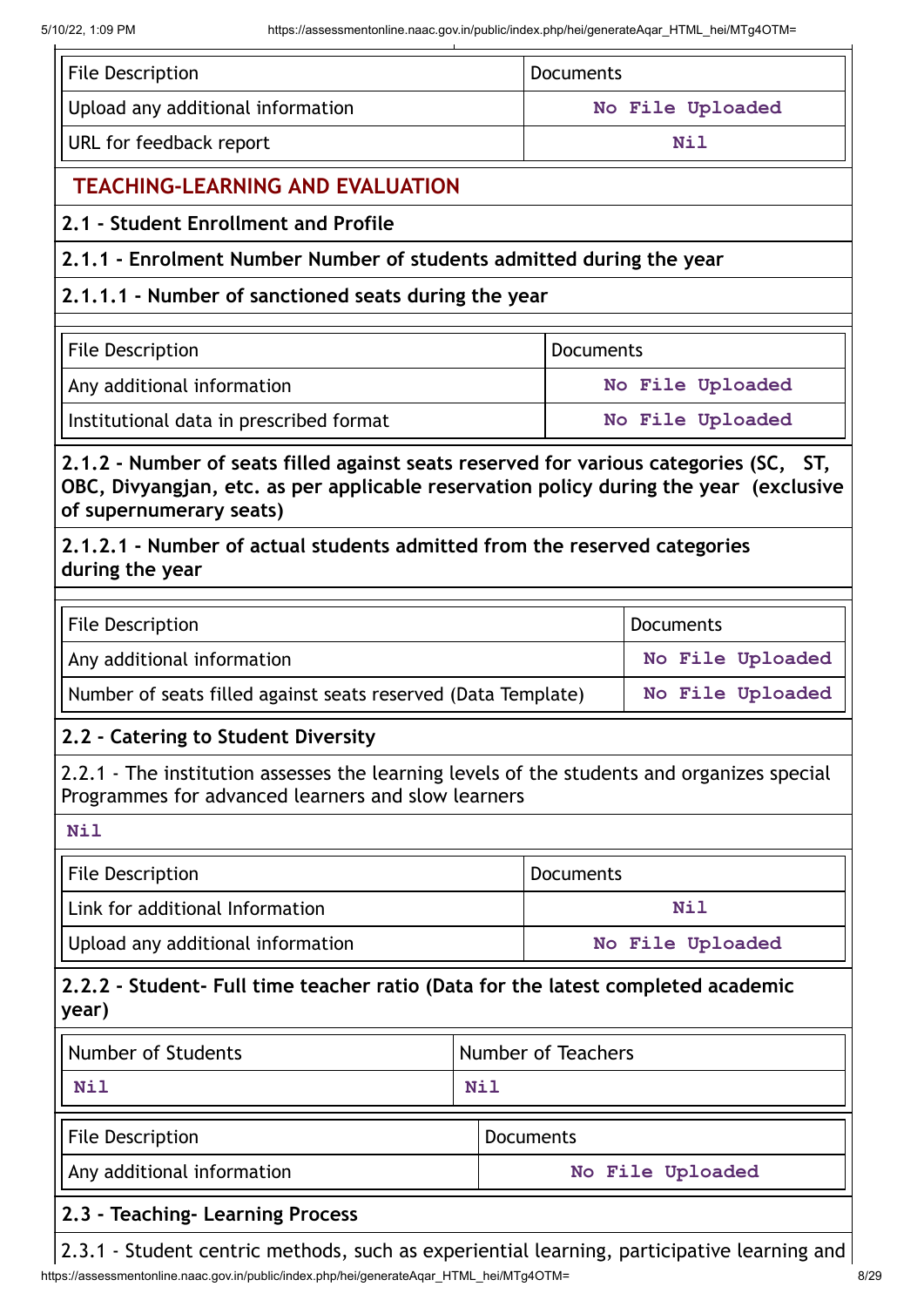# problem solving methodologies are used for enhancing learning experiences **Nil** File Description **Documents** Upload any additional information **No File Uploaded** Link for additional information **Nil** 2.3.2 - Teachers use ICT enabled tools for effective teaching-learning process. Write description in maximum of 200 words **Nil** File Description **Documents** Upload any additional information **No No File Uploaded** Provide link for webpage describing the ICT enabled tools for effective<br>teaching-learning process **2.3.3 - Ratio of mentor to students for academic and other related issues (Data for the latest completed academic year ) 2.3.3.1 - Number of mentors**  File Description **Documents** Upload, number of students enrolled and full time teachers on roll. **No File Uploaded** Circulars pertaining to assigning mentors to mentees **No File Uploaded** mentor/mentee ratio **No File Uploaded 2.4 - Teacher Profile and Quality 2.4.1 - Number of full time teachers against sanctioned posts during the year Nil** File Description **Documents Documents** Full time teachers and sanctioned posts for year (Data Template) | No File Uploaded Any additional information **No File Uploaded** List of the faculty members authenticated by the Head of HEI  $\blacksquare$  No File Uploaded **2.4.2 - Number of full time teachers with Ph. D. / D.M. / M.Ch. /D.N.B Superspeciality / D.Sc. / D.Litt. during the year (consider only highest degree for count) 2.4.2.1 - Number of full time teachers with Ph. D. / D.M. / M.Ch. /D.N.C Superspeciality / D.Sc. / D.Litt. during the year** File Description **Documents** Any additional information **No. 2018 No. 2018 No. 2018 No. 2018 No. 2018**

https://assessmentonline.naac.gov.in/public/index.php/hei/generateAqar\_HTML\_hei/MTg4OTM= 9/29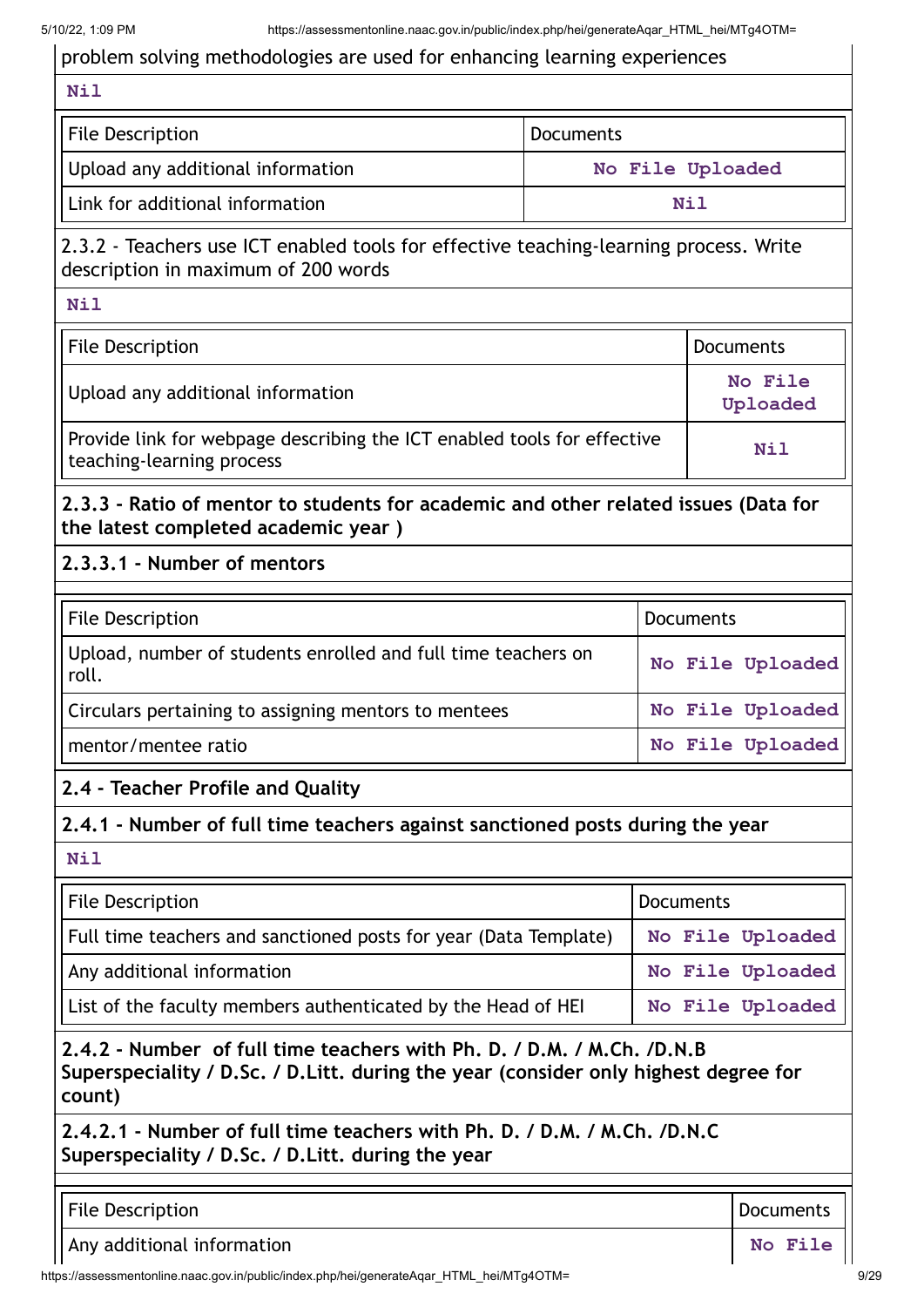|                                                                                                                                               | abbobbinontonino.naav.gov.in/pabilo/inaox.php/no/gonolato/tqar=1                                                                                                             | Uploaded                                                                                                                                                                                                                                                                                                                                          |  |
|-----------------------------------------------------------------------------------------------------------------------------------------------|------------------------------------------------------------------------------------------------------------------------------------------------------------------------------|---------------------------------------------------------------------------------------------------------------------------------------------------------------------------------------------------------------------------------------------------------------------------------------------------------------------------------------------------|--|
|                                                                                                                                               |                                                                                                                                                                              | No File<br>Uploaded                                                                                                                                                                                                                                                                                                                               |  |
| 2.4.3 - Number of years of teaching experience of full time teachers in the same<br>institution (Data for the latest completed academic year) |                                                                                                                                                                              |                                                                                                                                                                                                                                                                                                                                                   |  |
|                                                                                                                                               |                                                                                                                                                                              |                                                                                                                                                                                                                                                                                                                                                   |  |
|                                                                                                                                               |                                                                                                                                                                              | <b>Documents</b>                                                                                                                                                                                                                                                                                                                                  |  |
|                                                                                                                                               |                                                                                                                                                                              | No File<br>Uploaded                                                                                                                                                                                                                                                                                                                               |  |
|                                                                                                                                               |                                                                                                                                                                              | No File<br>Uploaded                                                                                                                                                                                                                                                                                                                               |  |
|                                                                                                                                               |                                                                                                                                                                              |                                                                                                                                                                                                                                                                                                                                                   |  |
|                                                                                                                                               |                                                                                                                                                                              |                                                                                                                                                                                                                                                                                                                                                   |  |
|                                                                                                                                               |                                                                                                                                                                              |                                                                                                                                                                                                                                                                                                                                                   |  |
| Documents                                                                                                                                     |                                                                                                                                                                              |                                                                                                                                                                                                                                                                                                                                                   |  |
|                                                                                                                                               | No File Uploaded                                                                                                                                                             |                                                                                                                                                                                                                                                                                                                                                   |  |
|                                                                                                                                               | Nil                                                                                                                                                                          |                                                                                                                                                                                                                                                                                                                                                   |  |
|                                                                                                                                               |                                                                                                                                                                              |                                                                                                                                                                                                                                                                                                                                                   |  |
|                                                                                                                                               |                                                                                                                                                                              |                                                                                                                                                                                                                                                                                                                                                   |  |
| <b>Documents</b>                                                                                                                              |                                                                                                                                                                              |                                                                                                                                                                                                                                                                                                                                                   |  |
|                                                                                                                                               | No File Uploaded                                                                                                                                                             |                                                                                                                                                                                                                                                                                                                                                   |  |
|                                                                                                                                               | <b>Nil</b>                                                                                                                                                                   |                                                                                                                                                                                                                                                                                                                                                   |  |
|                                                                                                                                               |                                                                                                                                                                              |                                                                                                                                                                                                                                                                                                                                                   |  |
| 2.6 - Student Performance and Learning Outcomes                                                                                               |                                                                                                                                                                              |                                                                                                                                                                                                                                                                                                                                                   |  |
| 2.6.1 - Teachers and students are aware of the stated Programme and course outcomes                                                           |                                                                                                                                                                              |                                                                                                                                                                                                                                                                                                                                                   |  |
|                                                                                                                                               |                                                                                                                                                                              |                                                                                                                                                                                                                                                                                                                                                   |  |
| Documents                                                                                                                                     |                                                                                                                                                                              |                                                                                                                                                                                                                                                                                                                                                   |  |
|                                                                                                                                               |                                                                                                                                                                              | No File Uploaded                                                                                                                                                                                                                                                                                                                                  |  |
|                                                                                                                                               | <b>Nil</b>                                                                                                                                                                   |                                                                                                                                                                                                                                                                                                                                                   |  |
|                                                                                                                                               | 2.4.3.1 - Total experience of full-time teachers<br>List of Teachers including their PAN, designation, dept. and experience<br>and mode. Write description within 200 words. | List of number of full time teachers with Ph. D. / D.M. / M.Ch. / D.N.B Super<br>specialty / D.Sc. / D.Litt. and number of full time teachers for year(Data<br>2.5.1 - Mechanism of internal assessment is transparent and robust in terms of frequency<br>2.5.2 - Mechanism to deal with internal examination related grievances is transparent, |  |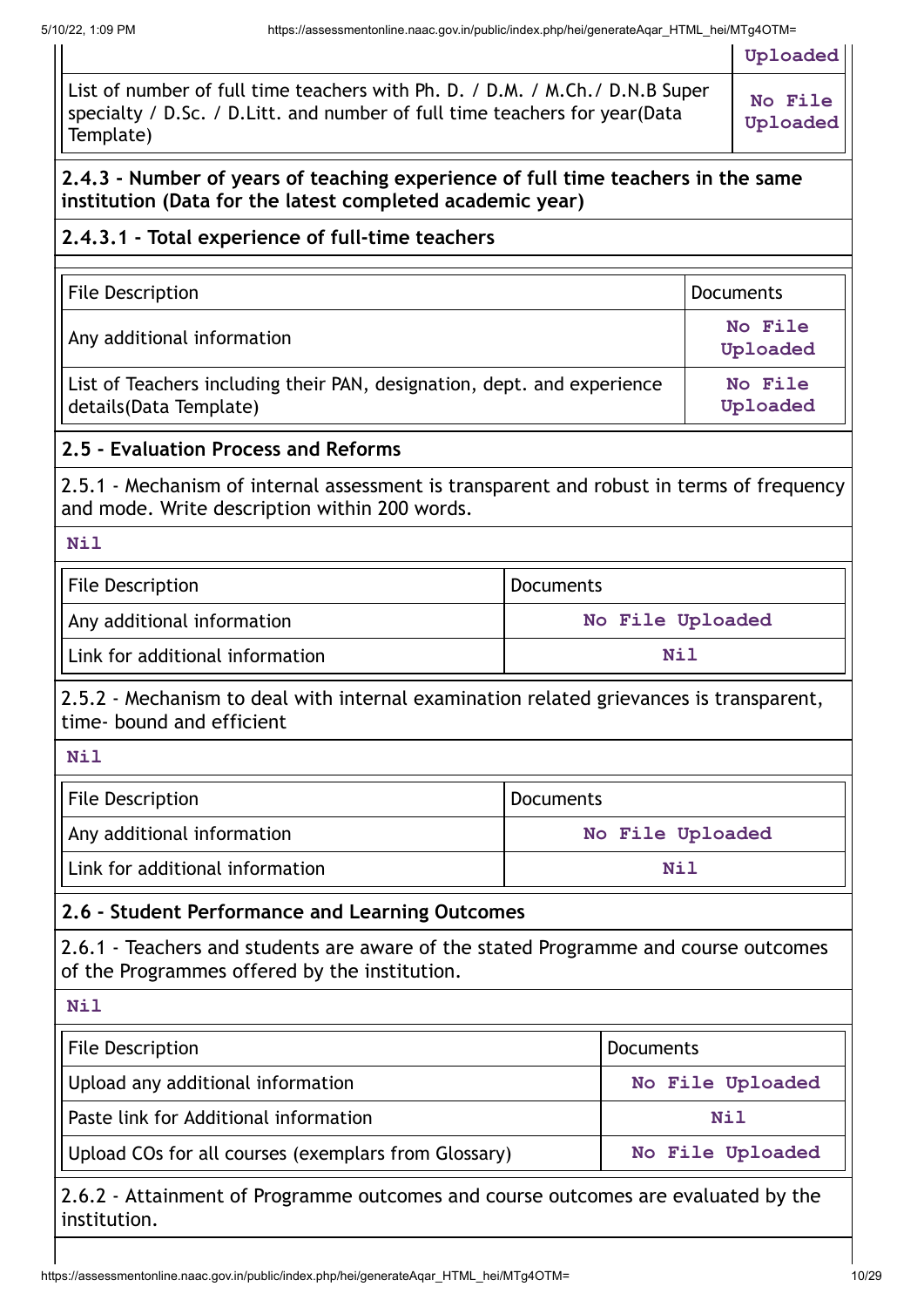**Nil**

| File Description                      | Documents        |
|---------------------------------------|------------------|
| Upload any additional information     | No File Uploaded |
| Paste link for Additional information | Nil              |

#### **2.6.3 - Pass percentage of Students during the year**

**2.6.3.1 - Total number of final year students who passed the university examination during the year**

| <b>File Description</b>                                                                                               | Documents           |
|-----------------------------------------------------------------------------------------------------------------------|---------------------|
| Upload list of Programmes and number of students passed and appeared in<br>the final year examination (Data Template) | No File<br>Uploaded |
| Upload any additional information                                                                                     | No File<br>Uploaded |
| Paste link for the annual report                                                                                      | Nil                 |

**2.7 - Student Satisfaction Survey**

**2.7.1 - Student Satisfaction Survey (SSS) on overall institutional performance (Institution may design its own questionnaire) (results and details need to be provided as a weblink)**

**[Nil](https://assessmentonline.naac.gov.in/public/index.php/hei/generateAqar_HTML_hei/Nil)**

#### **RESEARCH, INNOVATIONS AND EXTENSION**

**3.1 - Resource Mobilization for Research**

**3.1.1 - Grants received from Government and non-governmental agencies for research projects / endowments in the institution during the year (INR in Lakhs)**

**3.1.1.1 - Total Grants from Government and non-governmental agencies for research projects / endowments in the institution during the year (INR in Lakhs)**

| <b>File Description</b>                                                            | <b>Documents</b>    |
|------------------------------------------------------------------------------------|---------------------|
| Any additional information                                                         | No File<br>Uploaded |
| e-copies of the grant award letters for sponsored research projects<br>/endowments | No File<br>Uploaded |
| List of endowments / projects with details of grants (Data Template)               | No File<br>Uploaded |

**3.1.2 - Number of departments having Research projects funded by government and non government agencies during the year**

**3.1.2.1 - Number of departments having Research projects funded by government and non-government agencies during the year**

File Description **Documents Documents**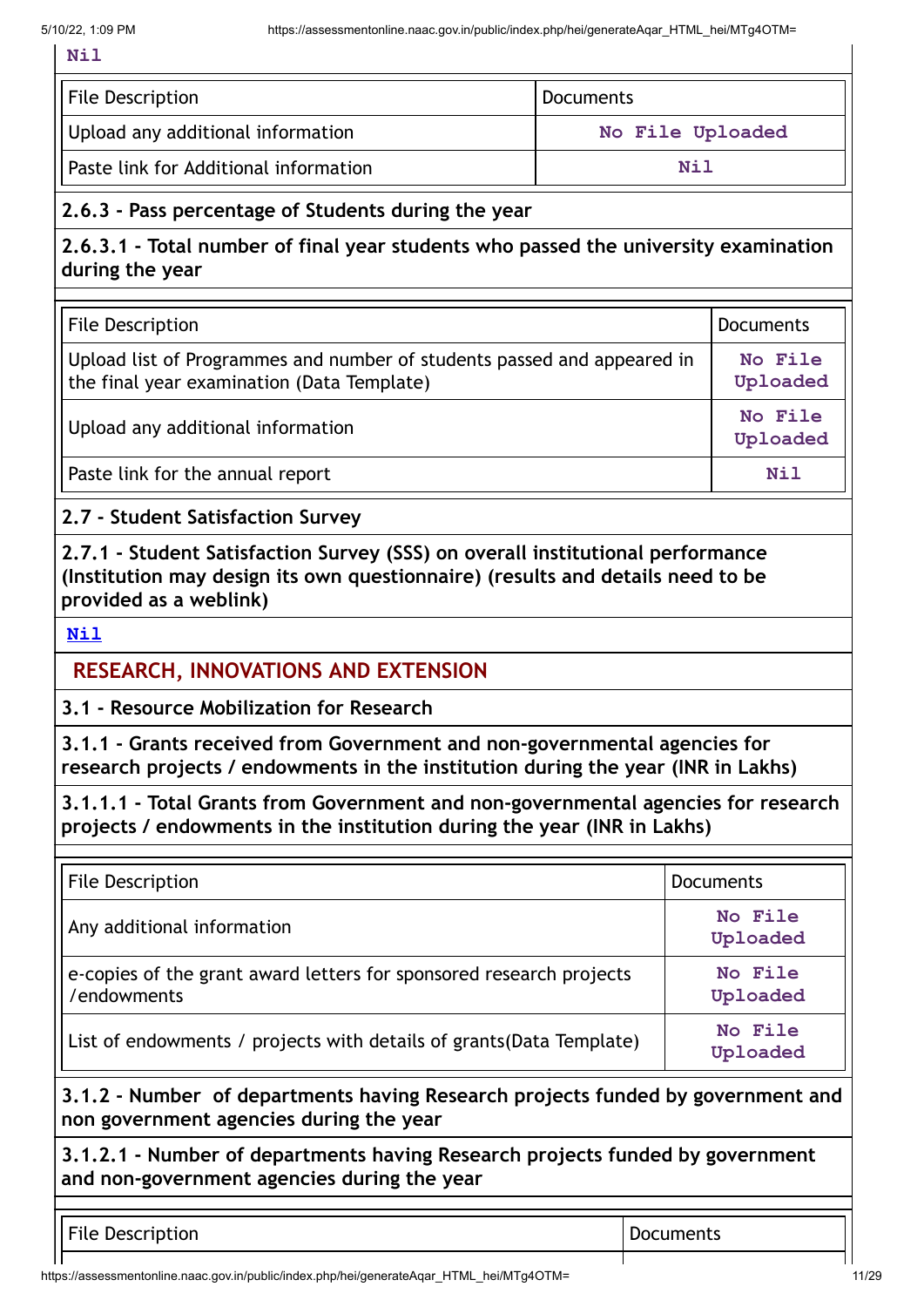| List of research projects and funding details (Data Template) | No File Uploaded |
|---------------------------------------------------------------|------------------|
| Any additional information                                    | No File Uploaded |
| Supporting document from Funding Agency                       | No File Uploaded |
| Paste link to funding agency website                          | Nil              |

# **3.1.3 - Number of Seminars/conferences/workshops conducted by the institution during the year**

#### **3.1.3.1 - Total number of Seminars/conferences/workshops conducted by the institution during the year**

| <b>File Description</b>                                        | Documents        |
|----------------------------------------------------------------|------------------|
| Report of the event                                            | No File Uploaded |
| Any additional information                                     | No File Uploaded |
| List of workshops/seminars during last 5 years (Data Template) | No File Uploaded |

## **3.2 - Research Publications and Awards**

**3.2.1 - Number of papers published per teacher in the Journals notified on UGC website during the year**

**3.2.1.1 - Number of research papers in the Journals notified on UGC website during the year**

| <b>File Description</b>                                                                               | <b>Documents</b>    |
|-------------------------------------------------------------------------------------------------------|---------------------|
| Any additional information                                                                            | No File<br>Uploaded |
| List of research papers by title, author, department, name and year of<br>publication (Data Template) | No File<br>Uploaded |

**3.2.2 - Number of books and chapters in edited volumes/books published and papers published in national/ international conference proceedings per teacher during the year**

**3.2.2.1 - Total number of books and chapters in edited volumes/books published and papers in national/ international conference proceedings during the year**

| <b>File Description</b>                                                    | <b>Documents</b>    |
|----------------------------------------------------------------------------|---------------------|
| Any additional information                                                 | No File<br>Uploaded |
| List books and chapters edited volumes/ books published (Data<br>Template) | No File<br>Uploaded |

#### **3.3 - Extension Activities**

3.3.1 - Extension activities are carried out in the neighborhood community, sensitizing students to social issues, for their holistic development, and impact thereof during the year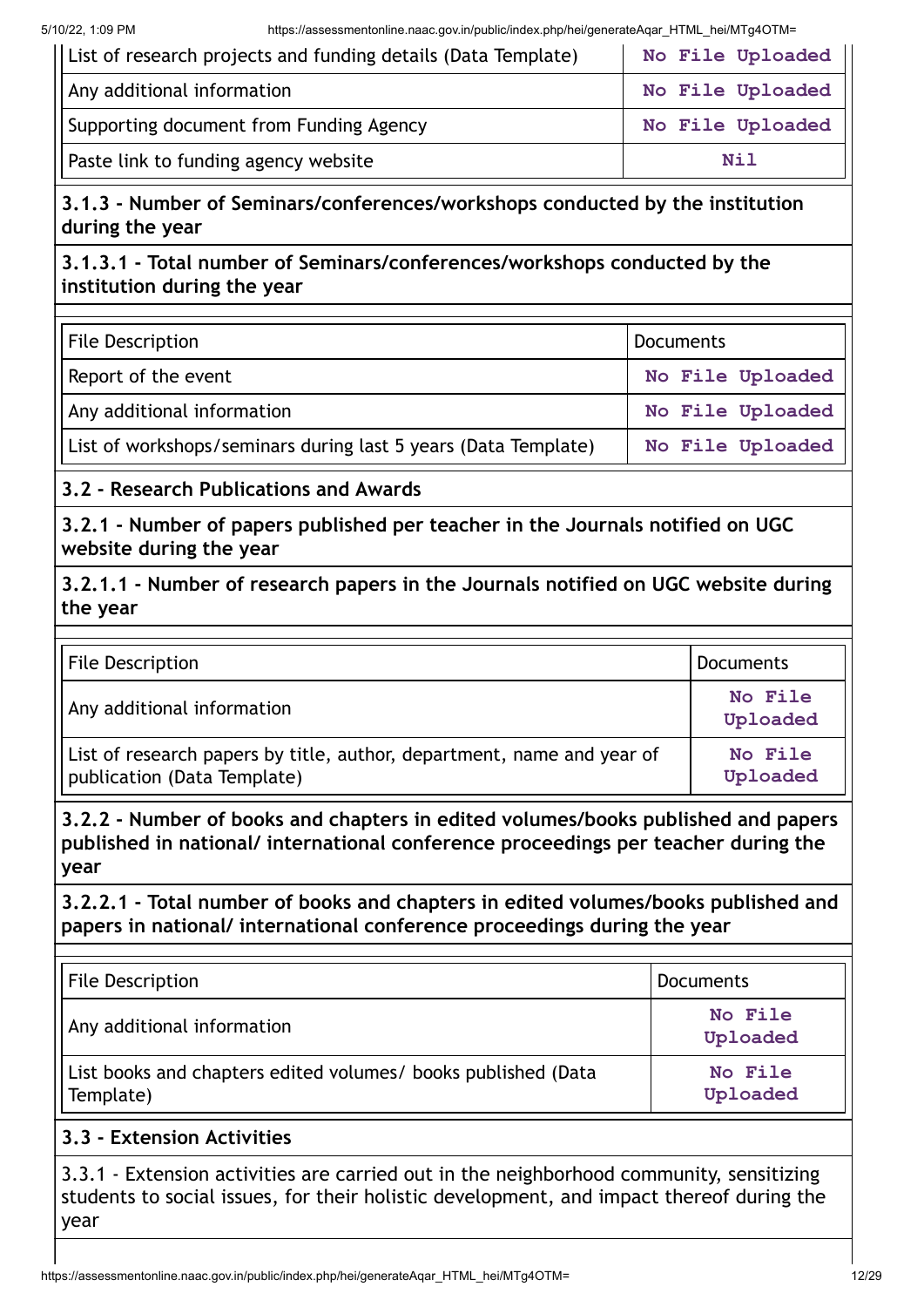| File Description                      | <b>Documents</b> |
|---------------------------------------|------------------|
| Paste link for additional information | Nil              |
| Upload any additional information     | No File Uploaded |

**3.3.2 - Number of awards and recognitions received for extension activities from government / government recognized bodies during the year**

**3.3.2.1 - Total number of awards and recognition received for extension activities from Government/ government recognized bodies during the year**

| <b>File Description</b>                                                     | <b>Documents</b>    |
|-----------------------------------------------------------------------------|---------------------|
| Any additional information                                                  | No File<br>Uploaded |
| Number of awards for extension activities in last 5 year (Data<br>Template) | No File<br>Uploaded |
| e-copy of the award letters                                                 | No File<br>Uploaded |

**3.3.3 - Number of extension and outreach programs conducted by the institution through NSS/NCC/Red cross/YRC etc., ( including the programmes such as Swachh Bharat, AIDS awareness, Gender issues etc. and/or those organized in collaboration with industry, community and NGOs ) during the year**

**3.3.3.1 - Number of extension and outreach Programs conducted in collaboration with industry, community and Non- Government Organizations through NSS/ NCC/ Red Cross/ YRC etc., during the year**

| <b>File Description</b>                                                                                                 | <b>Documents</b>    |
|-------------------------------------------------------------------------------------------------------------------------|---------------------|
| Reports of the event organized                                                                                          | No File<br>Uploaded |
| Any additional information                                                                                              | No File<br>Uploaded |
| Number of extension and outreach Programmes conducted with industry,<br>community etc for the last year (Data Template) | No File<br>Uploaded |

**3.3.4 - Number of students participating in extension activities at 3.3.3. above during the year**

**3.3.4.1 - Total number of Students participating in extension activities conducted in collaboration with industry, community and Non- Government Organizations through NSS/ NCC/ Red Cross/ YRC etc., during the year**

| File Description           | Documents           |
|----------------------------|---------------------|
| Report of the event        | No File<br>Uploaded |
| Any additional information | No File             |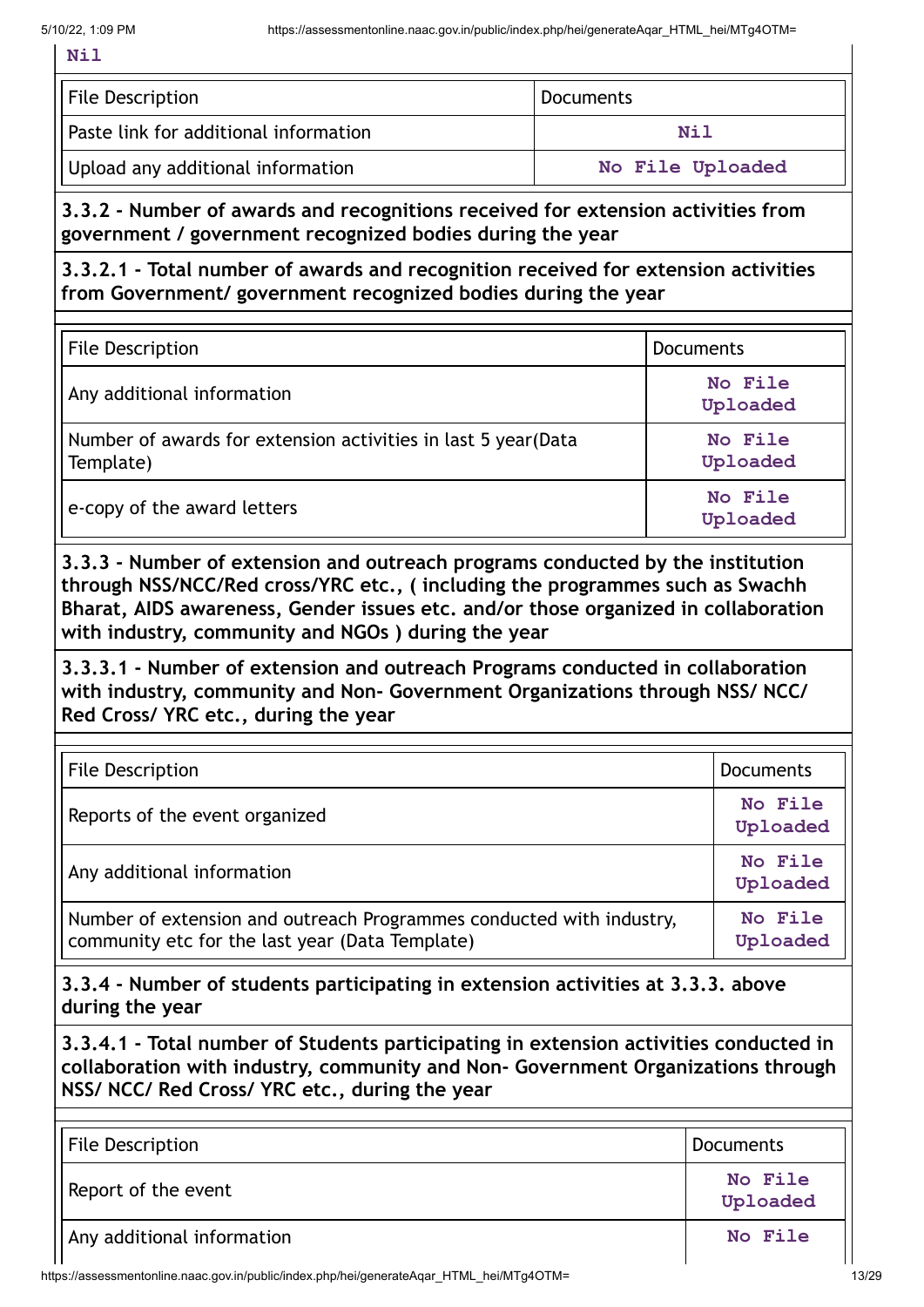|                                                                        | Uploaded       |
|------------------------------------------------------------------------|----------------|
| Number of students participating in extension activities with Govt. or | <b>No File</b> |
| NGO etc (Data Template)                                                | Uploaded       |

#### **3.4 - Collaboration**

**3.4.1 - The Institution has several collaborations/linkages for Faculty exchange, Student exchange, Internship, Field trip, On-the- job training, research etc during the year**

**Nil**

| File Description                                                                   | <b>Documents</b>    |
|------------------------------------------------------------------------------------|---------------------|
| e-copies of linkage related Document                                               | No File<br>Uploaded |
| Details of linkages with institutions/industries for internship (Data<br>Template) | No File<br>Uploaded |
| Any additional information                                                         | No File<br>Uploaded |

**3.4.2 - Number of functional MoUs with national and international institutions, universities, industries, corporate houses etc. during the year**

**3.4.2.1 - Number of functional MoUs with Institutions of national, international importance, other universities, industries, corporate houses etc. during the year**

| <b>File Description</b>                                                                                                       | <b>Documents</b>    |
|-------------------------------------------------------------------------------------------------------------------------------|---------------------|
| e-Copies of the MoUs with institution./ industry/corporate houses                                                             | No File<br>Uploaded |
| Any additional information                                                                                                    | No File<br>Uploaded |
| Details of functional MoUs with institutions of national, international<br>importance, other universities etc during the year | No File<br>Uploaded |

# **INFRASTRUCTURE AND LEARNING RESOURCES**

#### **4.1 - Physical Facilities**

4.1.1 - The Institution has adequate infrastructure and physical facilities for teachinglearning. viz., classrooms, laboratories, computing equipment etc.

**Nil**

| File Description                      | Documents        |  |
|---------------------------------------|------------------|--|
| Upload any additional information     | No File Uploaded |  |
| Paste link for additional information | Nil              |  |

4.1.2 - The Institution has adequate facilities for cultural activities, sports, games (indoor, outdoor), gymnasium, yoga centre etc.

**Nil**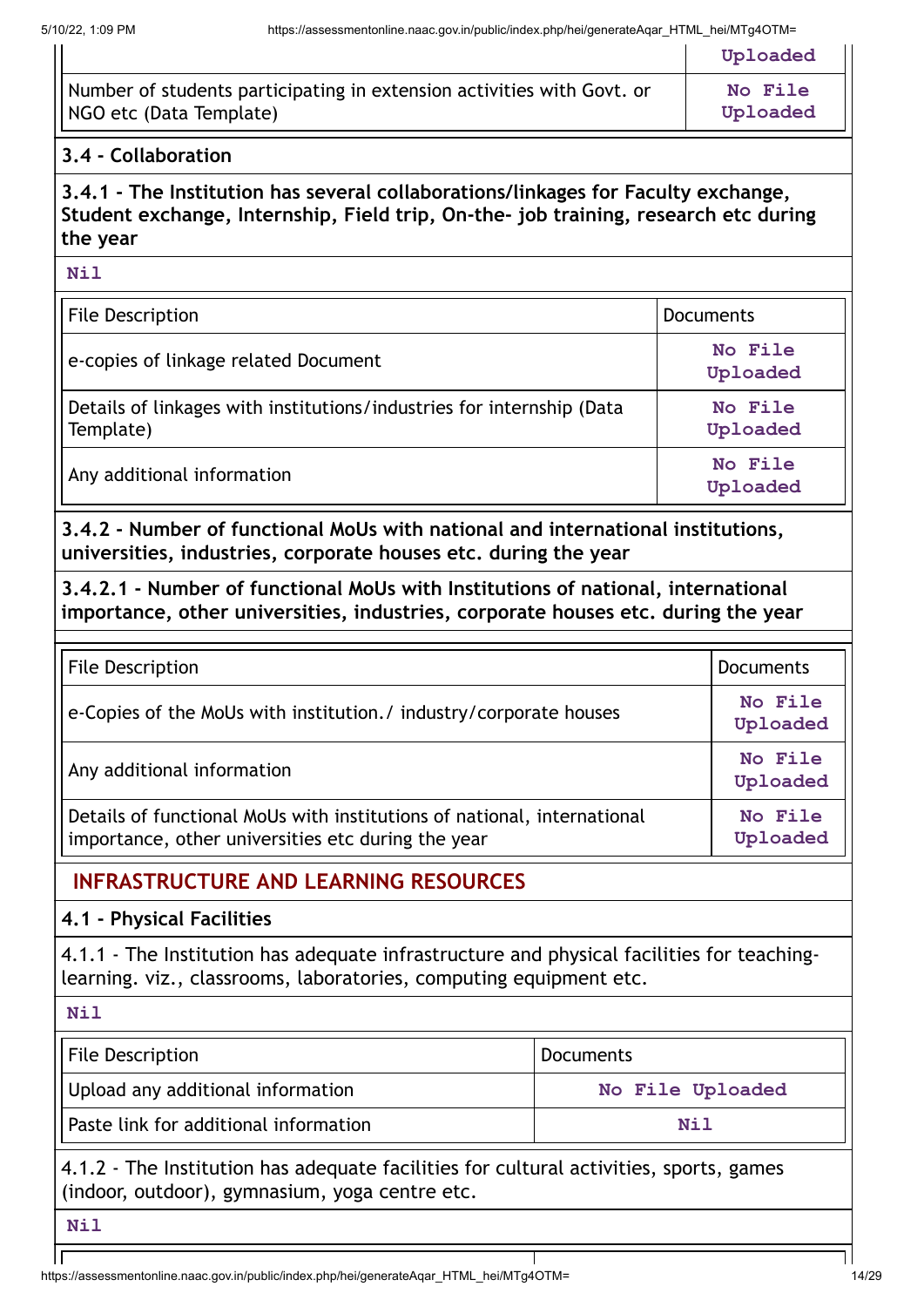| File Description                      | Documents        |
|---------------------------------------|------------------|
| Upload any additional information     | No File Uploaded |
| Paste link for additional information | Nil              |

#### **4.1.3 - Number of classrooms and seminar halls with ICT- enabled facilities such as smart class, LMS, etc.**

**Nil**

#### **4.1.3.1 - Number of classrooms and seminar halls with ICT facilities**

| File Description                                                                             | <b>Documents</b>    |
|----------------------------------------------------------------------------------------------|---------------------|
| Upload any additional information                                                            | No File<br>Uploaded |
| Paste link for additional information                                                        | <b>Nil</b>          |
| Upload Number of classrooms and seminar halls with ICT enabled<br>facilities (Data Template) | No File<br>Uploaded |

**4.1.4 - Expenditure, excluding salary for infrastructure augmentation during the year (INR in Lakhs)**

**4.1.4.1 - Expenditure for infrastructure augmentation, excluding salary during the year (INR in lakhs)**

| <b>File Description</b>                                                                  | Documents           |
|------------------------------------------------------------------------------------------|---------------------|
| Upload any additional information                                                        | No File<br>Uploaded |
| Upload audited utilization statements                                                    | No File<br>Uploaded |
| Upload Details of budget allocation, excluding salary during the year<br>(Data Template) | No File<br>Uploaded |

#### **4.2 - Library as a Learning Resource**

4.2.1 - Library is automated using Integrated Library Management System (ILMS)

**Nil**

| File Description                                                                                                                                                                 | <b>Documents</b> |
|----------------------------------------------------------------------------------------------------------------------------------------------------------------------------------|------------------|
| Upload any additional information                                                                                                                                                | No File Uploaded |
| Paste link for Additional Information                                                                                                                                            | <b>Nil</b>       |
| 4.2.2 - The institution has subscription<br>for the following e-resources e-journals<br>e-ShodhSindhu Shodhganga Membership<br>e-books Databases Remote access toe-<br>resources |                  |
| <b>File Description</b>                                                                                                                                                          | Documents        |

Ш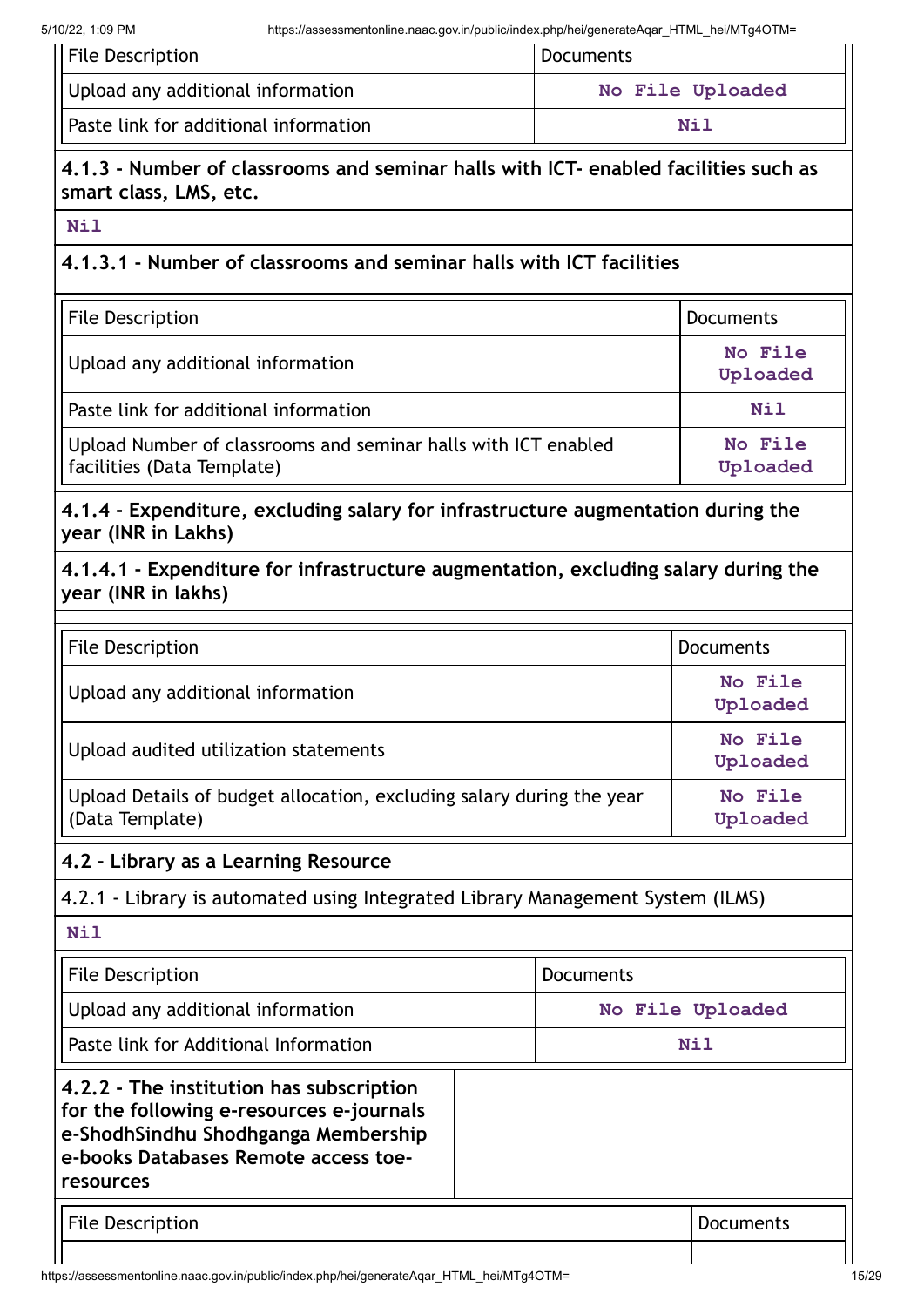| 4.2.3 - Expenditure for purchase of books/e-books and subscription to journals/e- |                                                                                                        |                     |
|-----------------------------------------------------------------------------------|--------------------------------------------------------------------------------------------------------|---------------------|
|                                                                                   | Details of subscriptions like e-journals, e-Shodh Sindhu, Shodhganga<br>Membership etc (Data Template) | No File<br>Uploaded |
|                                                                                   | Upload any additional information                                                                      | No File<br>Uploaded |

**4.2.3.1 - Annual expenditure of purchase of books/e-books and subscription to journals/e- journals during the year (INR in Lakhs)**

**journals during the year (INR in Lakhs)**

| <b>File Description</b>                                                                                                 | <b>Documents</b>    |
|-------------------------------------------------------------------------------------------------------------------------|---------------------|
| Any additional information                                                                                              | No File<br>Uploaded |
| Audited statements of accounts                                                                                          | No File<br>Uploaded |
| Details of annual expenditure for purchase of books/e-books and<br>journals/e- journals during the year (Data Template) | No File<br>Uploaded |

**4.2.4 - Number per day usage of library by teachers and students ( foot falls and login data for online access) (Data for the latest completed academic year)**

#### **4.2.4.1 - Number of teachers and students using library per day over last one year**

| <b>File Description</b>                           | <b>Documents</b> |  |
|---------------------------------------------------|------------------|--|
| Any additional information                        | No File Uploaded |  |
| Details of library usage by teachers and students | No File Uploaded |  |

#### **4.3 - IT Infrastructure**

4.3.1 - Institution frequently updates its IT facilities including Wi-Fi

| - | - - |
|---|-----|
|   |     |

| <b>File Description</b><br><b>Documents</b>                    |                  |                  |
|----------------------------------------------------------------|------------------|------------------|
| Upload any additional information                              |                  | No File Uploaded |
| Paste link for additional information                          |                  | Nil              |
| 4.3.2 - Number of Computers                                    |                  |                  |
| <b>Nil</b>                                                     |                  |                  |
| <b>File Description</b>                                        | <b>Documents</b> |                  |
| Upload any additional information                              |                  | No File Uploaded |
| Student - computer ratio<br>No File Uploaded                   |                  |                  |
| 4.3.3 - Bandwidth of internet connection<br>in the Institution |                  |                  |
| <b>File Description</b>                                        |                  | <b>Documents</b> |
|                                                                |                  |                  |

https://assessmentonline.naac.gov.in/public/index.php/hei/generateAqar\_HTML\_hei/MTg4OTM= 16/29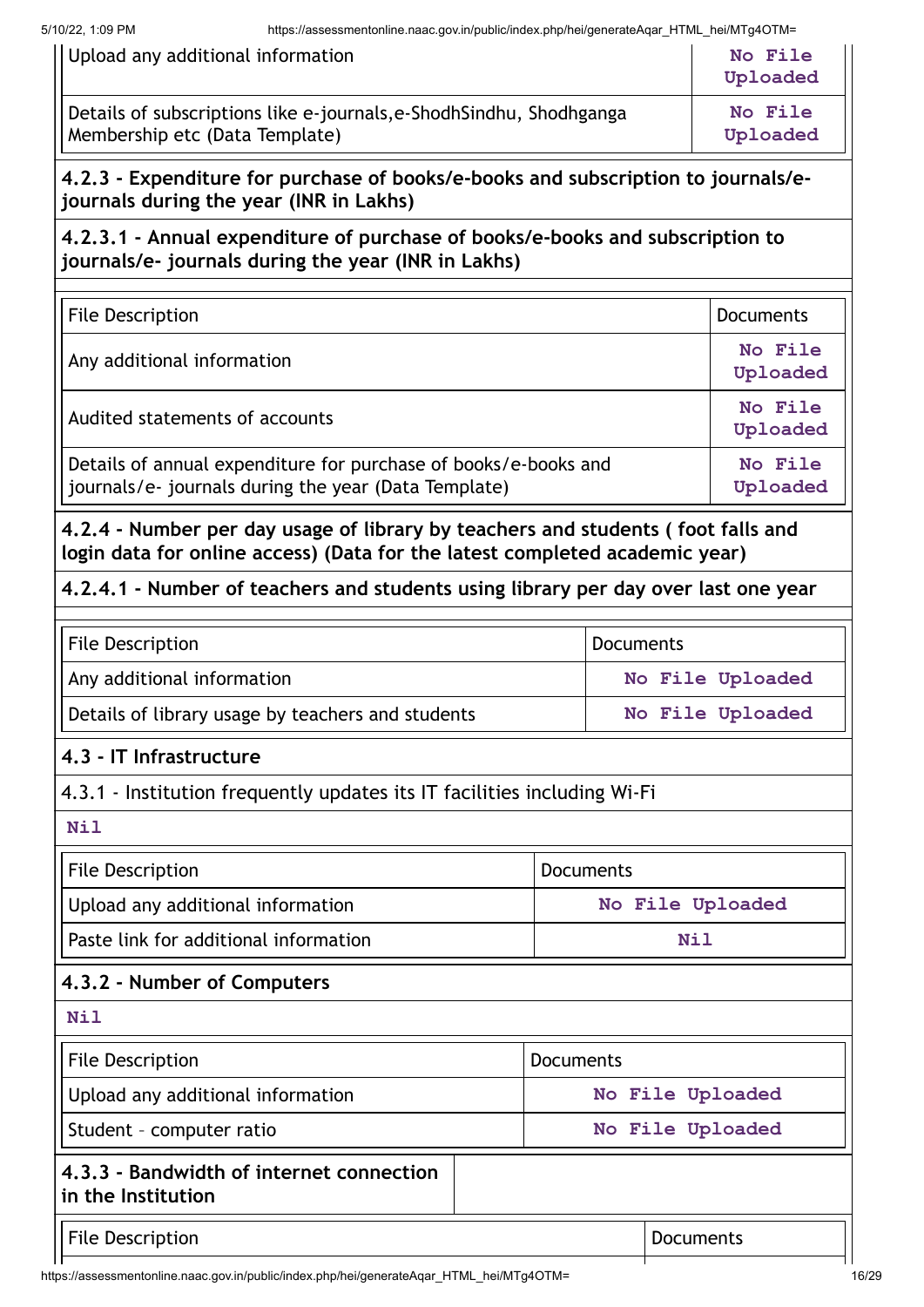| Upload any additional Information                            | No File<br>Uploaded |
|--------------------------------------------------------------|---------------------|
| Details of available bandwidth of internet connection in the | <b>No File</b>      |
| Institution                                                  | Uploaded            |

# **4.4 - Maintenance of Campus Infrastructure**

**4.4.1 - Expenditure incurred on maintenance of infrastructure (physical and academic support facilities) excluding salary component during the year (INR in Lakhs)**

**4.4.1.1 - Expenditure incurred on maintenance of infrastructure (physical facilities and academic support facilities) excluding salary component during the year (INR in lakhs)**

| <b>File Description</b>                                                                                                  | <b>Documents</b>    |
|--------------------------------------------------------------------------------------------------------------------------|---------------------|
| Upload any additional information                                                                                        | No File<br>Uploaded |
| Audited statements of accounts.                                                                                          | No File<br>Uploaded |
| Details about assigned budget and expenditure on physical facilities and<br>academic support facilities (Data Templates) | No File<br>Uploaded |

4.4.2 - There are established systems and procedures for maintaining and utilizing physical, academic and support facilities - laboratory, library, sports complex, computers, classrooms etc.

#### **Nil**

| <b>File Description</b>               | Documents        |  |
|---------------------------------------|------------------|--|
| Upload any additional information     | No File Uploaded |  |
| Paste link for additional information | Nil              |  |

# **STUDENT SUPPORT AND PROGRESSION**

**5.1 - Student Support**

**5.1.1 - Number of students benefited by scholarships and free ships provided by the Government during the year**

**5.1.1.1 - Number of students benefited by scholarships and free ships provided by the Government during the year**

| <b>File Description</b>                                                                                                   | <b>Documents</b>    |
|---------------------------------------------------------------------------------------------------------------------------|---------------------|
| Upload self attested letter with the list of students sanctioned scholarship                                              | No File<br>Uploaded |
| Upload any additional information                                                                                         | No File<br>Uploaded |
| Number of students benefited by scholarships and free ships provided by<br>the Government during the year (Data Template) | No File<br>Uploaded |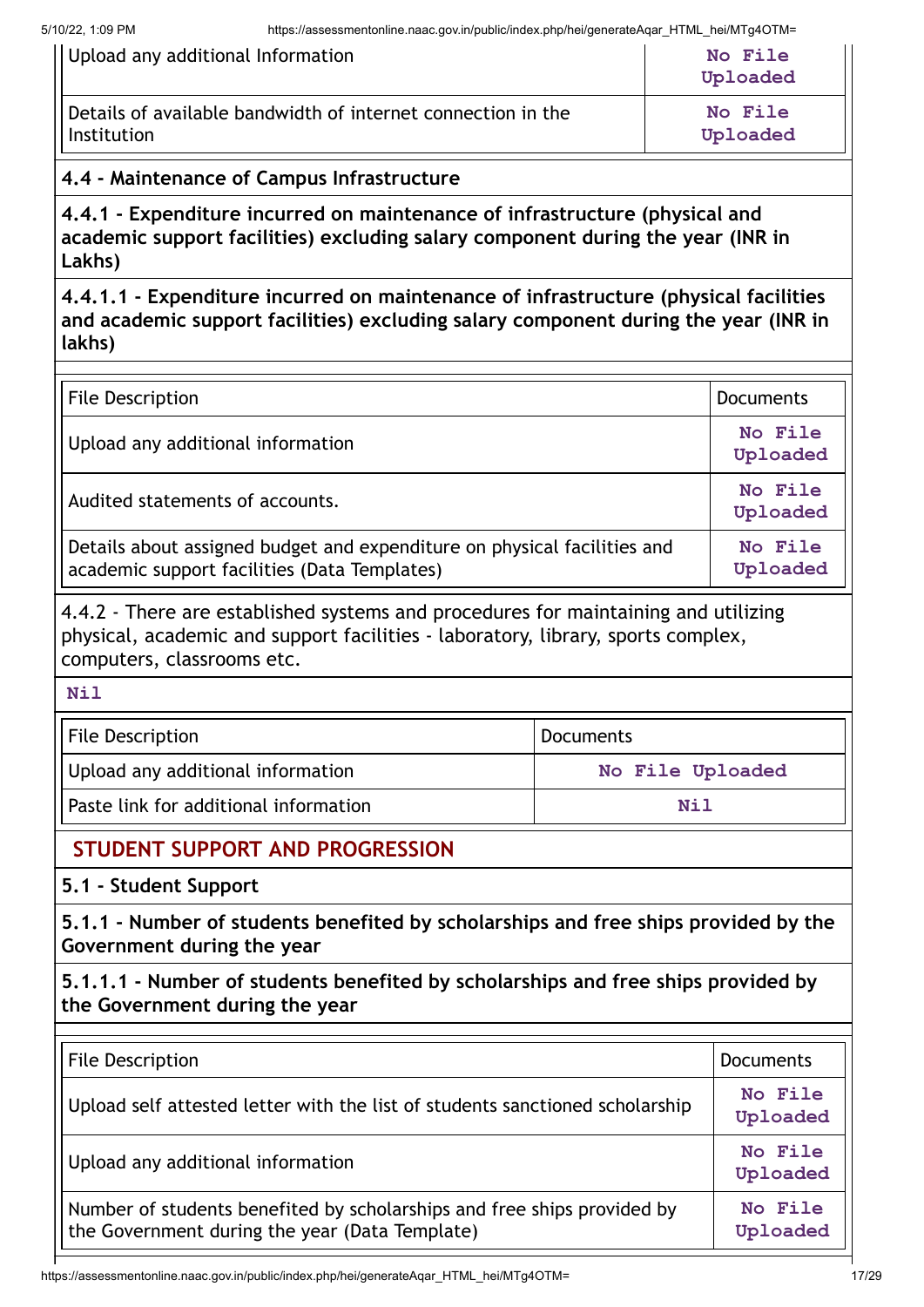#### **5.1.2 - Number of students benefitted by scholarships, free ships etc. provided by the institution / non- government agencies during the year**

#### **5.1.2.1 - Total number of students benefited by scholarships, free ships, etc provided by the institution / non- government agencies during the year**

| File Description                                                                                                                                                                                                                                        |  | <b>Documents</b>    |
|---------------------------------------------------------------------------------------------------------------------------------------------------------------------------------------------------------------------------------------------------------|--|---------------------|
| Upload any additional information                                                                                                                                                                                                                       |  | No File<br>Uploaded |
| Number of students benefited by scholarships and free ships institution /<br>non-government agencies in last 5 years (Date Template)                                                                                                                    |  | No File<br>Uploaded |
| 5.1.3 - Capacity building and skills<br>enhancement initiatives taken by the<br>institution include the following: Soft<br>skills Language and communication skills<br>Life skills (Yoga, physical fitness, health<br>and hygiene) ICT/computing skills |  |                     |
| <b>File Description</b>                                                                                                                                                                                                                                 |  | Documents           |

| File Description                                                                     | <b>Documents</b>    |
|--------------------------------------------------------------------------------------|---------------------|
| Link to institutional website                                                        | Nil                 |
| Any additional information                                                           | No File<br>Uploaded |
| Details of capability building and skills enhancement initiatives (Data<br>Template) | No File<br>Uploaded |

**5.1.4 - Number of students benefitted by guidance for competitive examinations and career counseling offered by the institution during the year**

**Nil**

**5.1.4.1 - Number of students benefitted by guidance for competitive examinations and career counseling offered by the institution during the year**

| <b>File Description</b>                                                                                                                                                                                                                                                                                                                                                                                   |  | <b>Documents</b>    |
|-----------------------------------------------------------------------------------------------------------------------------------------------------------------------------------------------------------------------------------------------------------------------------------------------------------------------------------------------------------------------------------------------------------|--|---------------------|
| Any additional information                                                                                                                                                                                                                                                                                                                                                                                |  | No File<br>Uploaded |
| Number of students benefited by guidance for competitive examinations and<br>career counseling during the year (Data Template)                                                                                                                                                                                                                                                                            |  | No File<br>Uploaded |
| 5.1.5 - The Institution has a transparent<br>mechanism for timely redressal of<br>student grievances including sexual<br>harassment and ragging cases<br>Implementation of guidelines of<br>statutory/regulatory bodies Organization<br>wide awareness and undertakings on<br>policies with zero tolerance Mechanisms<br>for submission of online/offline students'<br>grievances Timely redressal of the |  |                     |

https://assessmentonline.naac.gov.in/public/index.php/hei/generateAqar\_HTML\_hei/MTg4OTM= 18/29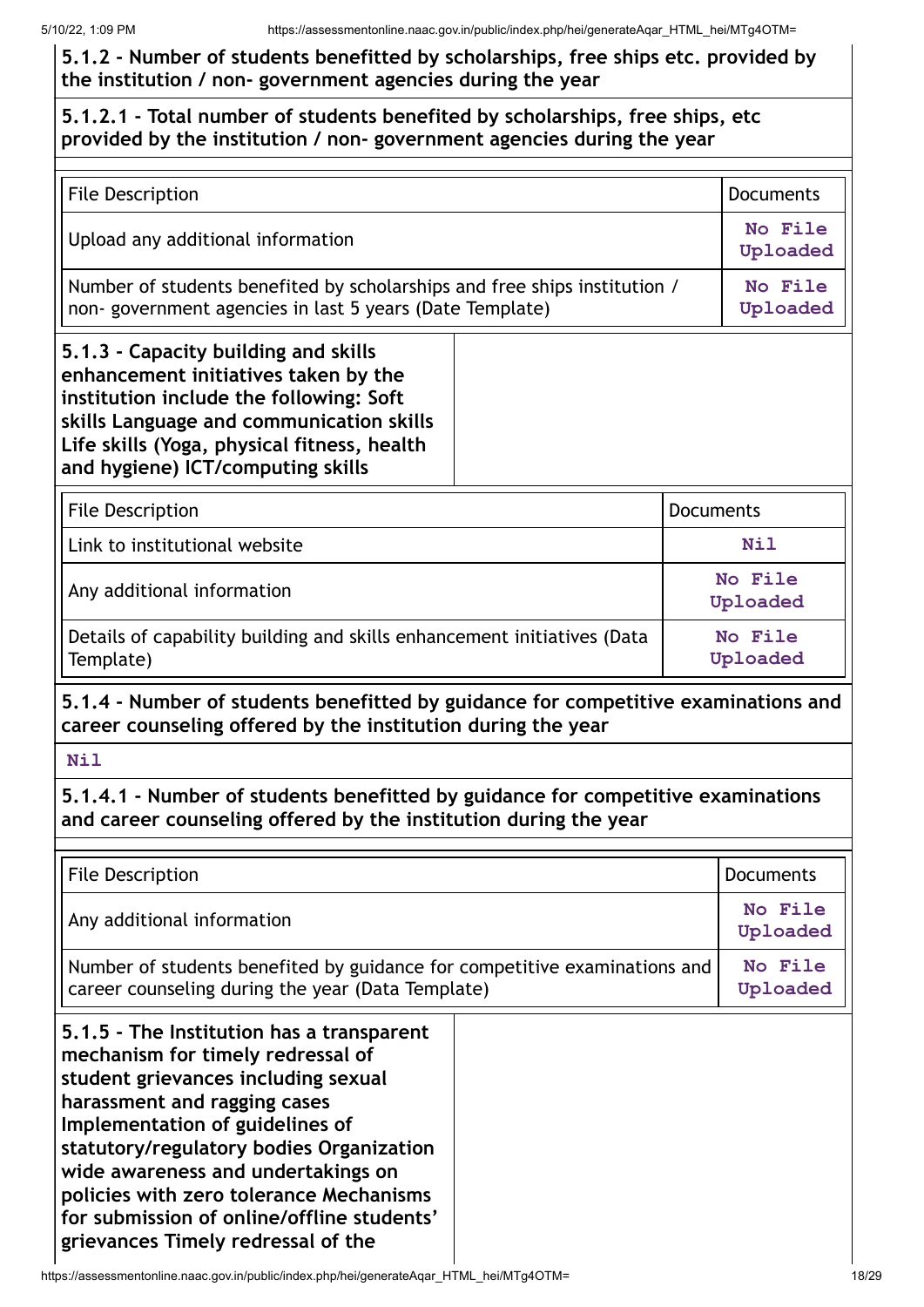$\mathbf{r}$ 

 $\mathbf{r}$ 

| grievances through appropriate<br>committees                                                                                                                                                                          |  |                     |                     |
|-----------------------------------------------------------------------------------------------------------------------------------------------------------------------------------------------------------------------|--|---------------------|---------------------|
| <b>File Description</b>                                                                                                                                                                                               |  |                     | <b>Documents</b>    |
| Minutes of the meetings of student redressal committee, prevention of<br>sexual harassment committee and Anti Ragging committee                                                                                       |  | No File<br>Uploaded |                     |
| Upload any additional information                                                                                                                                                                                     |  |                     | No File<br>Uploaded |
| Details of student grievances including sexual harassment and ragging cases                                                                                                                                           |  |                     | No File<br>Uploaded |
| 5.2 - Student Progression                                                                                                                                                                                             |  |                     |                     |
| 5.2.1 - Number of placement of outgoing students during the year                                                                                                                                                      |  |                     |                     |
| 5.2.1.1 - Number of outgoing students placed during the year                                                                                                                                                          |  |                     |                     |
| <b>File Description</b>                                                                                                                                                                                               |  | <b>Documents</b>    |                     |
| Self-attested list of students placed                                                                                                                                                                                 |  | No File Uploaded    |                     |
| Upload any additional information                                                                                                                                                                                     |  | No File Uploaded    |                     |
| 5.2.2 - Number of students progressing to higher education during the year                                                                                                                                            |  |                     |                     |
| 5.2.2.1 - Number of outgoing student progression to higher education                                                                                                                                                  |  |                     |                     |
| <b>File Description</b>                                                                                                                                                                                               |  | <b>Documents</b>    |                     |
| Upload supporting data for student/alumni<br>No File Uploaded                                                                                                                                                         |  |                     |                     |
| Any additional information<br>No File Uploaded                                                                                                                                                                        |  |                     |                     |
| Details of student progression to higher education<br>No File Uploaded                                                                                                                                                |  |                     |                     |
| 5.2.3 - Number of students qualifying in state/national/ international level<br>examinations during the year (eg: JAM/CLAT/GATE/ GMAT/CAT/GRE/ TOEFL/ Civil<br>Services/State government examinations)                |  |                     |                     |
| 5.2.3.1 - Number of students qualifying in state/ national/ international level<br>examinations (eg: JAM/CLAT/NET/ SLET/ GATE/ GMAT/CAT/GRE/ TOEFL/ Civil Services/<br>State government examinations) during the year |  |                     |                     |
| <b>File Description</b>                                                                                                                                                                                               |  | <b>Documents</b>    |                     |
| Upload supporting data for the same                                                                                                                                                                                   |  | No File Uploaded    |                     |
| Any additional information                                                                                                                                                                                            |  | No File Uploaded    |                     |
| 5.3 - Student Participation and Activities                                                                                                                                                                            |  |                     |                     |
| 5.3.1 - Number of awards/medals for outstanding performance in sports/cultural<br>activities at university/state/national / international level (award for a team event<br>should be counted as one) during the year  |  |                     |                     |

**5.3.1.1 - Number of awards/medals for outstanding performance in sports/cultural**

 $\mathbf{r}$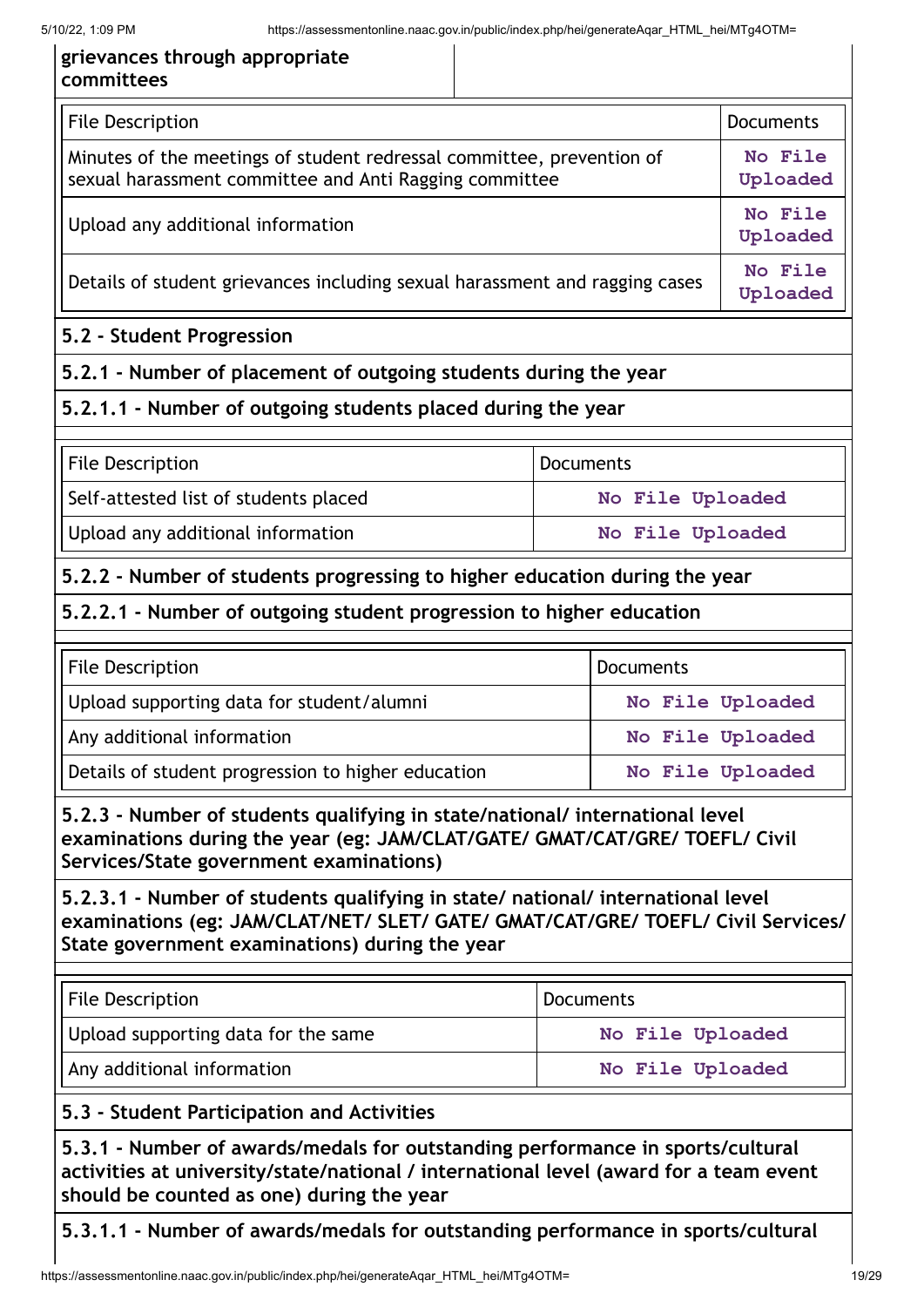#### **activities at university/state/ national / international level (award for a team event should be counted as one) during the year.**

| File Description                                                                                                                                                           | <b>Documents</b>    |
|----------------------------------------------------------------------------------------------------------------------------------------------------------------------------|---------------------|
| e-copies of award letters and certificates                                                                                                                                 | No File<br>Uploaded |
| Any additional information                                                                                                                                                 | No File<br>Uploaded |
| Number of awards/medals for outstanding performance in sports/cultural<br>activities at university/state/national/international level (During the year)<br>(Data Template) | No File<br>Uploaded |

5.3.2 - Institution facilitates students' representation and engagement in various administrative, co-curricular and extracurricular activities (student council/ students representation on various bodies as per established processes and norms )

#### **Nil**

| File Description                      | <b>Documents</b> |
|---------------------------------------|------------------|
| Paste link for additional information | Nil              |
| Upload any additional information     | No File Uploaded |

**5.3.3 - Number of sports and cultural events/competitions in which students of the Institution participated during the year (organized by the institution/other institutions)**

**5.3.3.1 - Number of sports and cultural events/competitions in which students of the Institution participated during the year**

| <b>File Description</b>                                                                                                                                                                    | <b>Documents</b>    |
|--------------------------------------------------------------------------------------------------------------------------------------------------------------------------------------------|---------------------|
| Report of the event                                                                                                                                                                        | No File<br>Uploaded |
| Upload any additional information                                                                                                                                                          | No File<br>Uploaded |
| Number of sports and cultural events/competitions in which students of the<br>Institution participated during the year (organized by the institution/other<br>institutions (Data Template) | No File<br>Uploaded |

#### **5.4 - Alumni Engagement**

5.4.1 - There is a registered Alumni Association that contributes significantly to the development of the institution through financial and/or other support services

#### **Nil**

| <b>File Description</b>               | <b>Documents</b> |
|---------------------------------------|------------------|
| Paste link for additional information | Nil              |
| Upload any additional information     | No File Uploaded |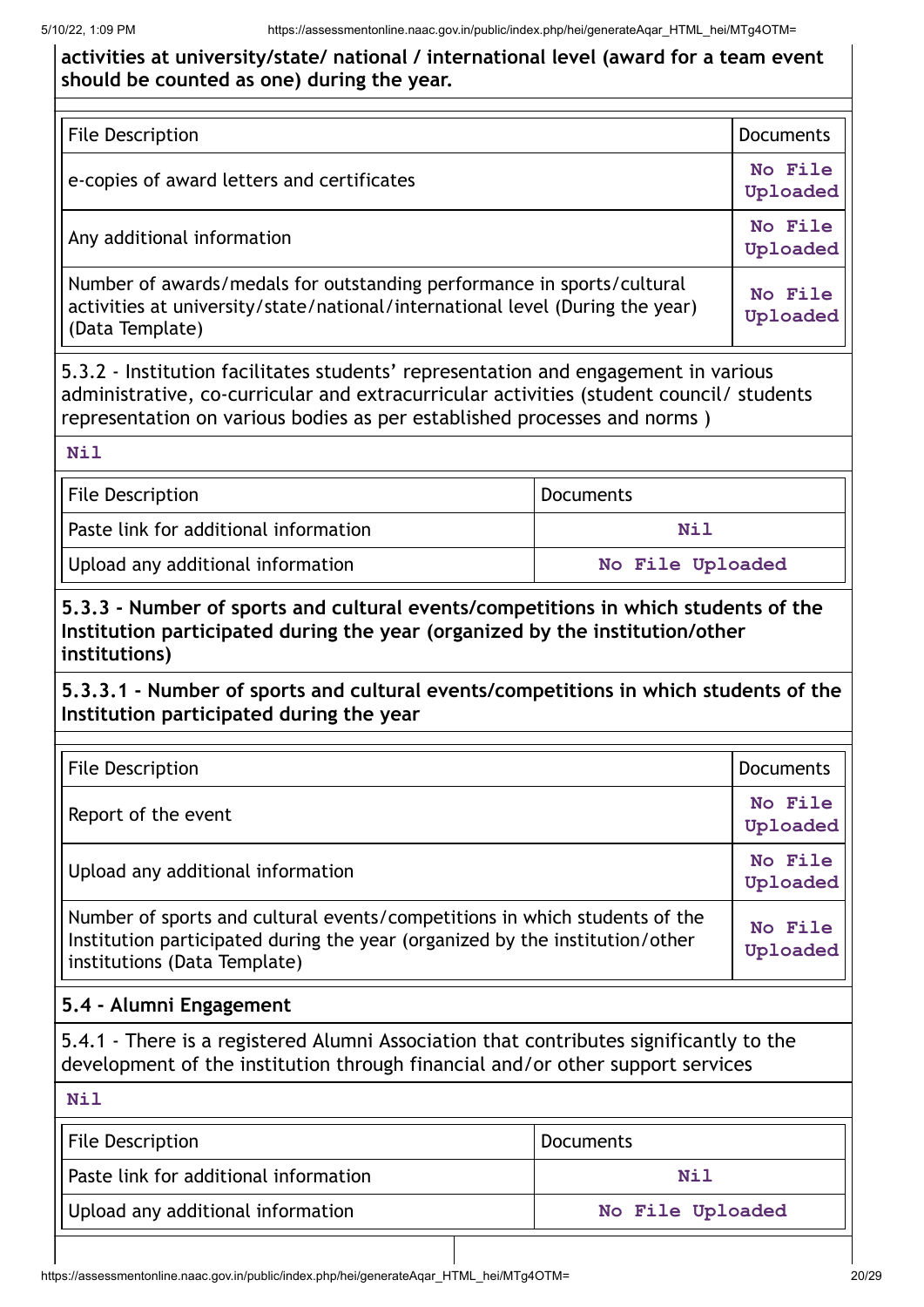| <b>File Description</b>                                                                                                                                                           | <b>Documents</b> |                  |  |
|-----------------------------------------------------------------------------------------------------------------------------------------------------------------------------------|------------------|------------------|--|
| Upload any additional information                                                                                                                                                 |                  | No File Uploaded |  |
| <b>GOVERNANCE, LEADERSHIP AND MANAGEMENT</b>                                                                                                                                      |                  |                  |  |
| 6.1 - Institutional Vision and Leadership                                                                                                                                         |                  |                  |  |
| 6.1.1 - The governance of the institution is reflective of and in tune with the vision and<br>mission of the institution                                                          |                  |                  |  |
| <b>Nil</b>                                                                                                                                                                        |                  |                  |  |
| <b>File Description</b>                                                                                                                                                           | <b>Documents</b> |                  |  |
| Paste link for additional information                                                                                                                                             |                  | <b>Nil</b>       |  |
| Upload any additional information                                                                                                                                                 | No File Uploaded |                  |  |
| 6.1.2 - The effective leadership is visible in various institutional practices such as<br>decentralization and participative management.                                          |                  |                  |  |
| <b>Nil</b>                                                                                                                                                                        |                  |                  |  |
| <b>File Description</b>                                                                                                                                                           | <b>Documents</b> |                  |  |
| Paste link for additional information                                                                                                                                             |                  | <b>Nil</b>       |  |
| Upload any additional information                                                                                                                                                 |                  | No File Uploaded |  |
| 6.2 - Strategy Development and Deployment                                                                                                                                         |                  |                  |  |
| 6.2.1 - The institutional Strategic/ perspective plan is effectively deployed                                                                                                     |                  |                  |  |
| Nil                                                                                                                                                                               |                  |                  |  |
| <b>File Description</b>                                                                                                                                                           |                  | <b>Documents</b> |  |
| Strategic Plan and deployment documents on the website                                                                                                                            |                  | No File Uploaded |  |
| Paste link for additional information                                                                                                                                             |                  | <b>Nil</b>       |  |
| Upload any additional information                                                                                                                                                 |                  | No File Uploaded |  |
| 6.2.2 - The functioning of the institutional bodies is effective and efficient as visible<br>from policies, administrative setup, appointment and service rules, procedures, etc. |                  |                  |  |
| <b>Nil</b>                                                                                                                                                                        |                  |                  |  |
| <b>File Description</b>                                                                                                                                                           |                  | <b>Documents</b> |  |
| Paste link for additional information                                                                                                                                             |                  | <b>Nil</b>       |  |
| Link to Organogram of the Institution webpage                                                                                                                                     |                  | <b>Nil</b>       |  |
|                                                                                                                                                                                   |                  |                  |  |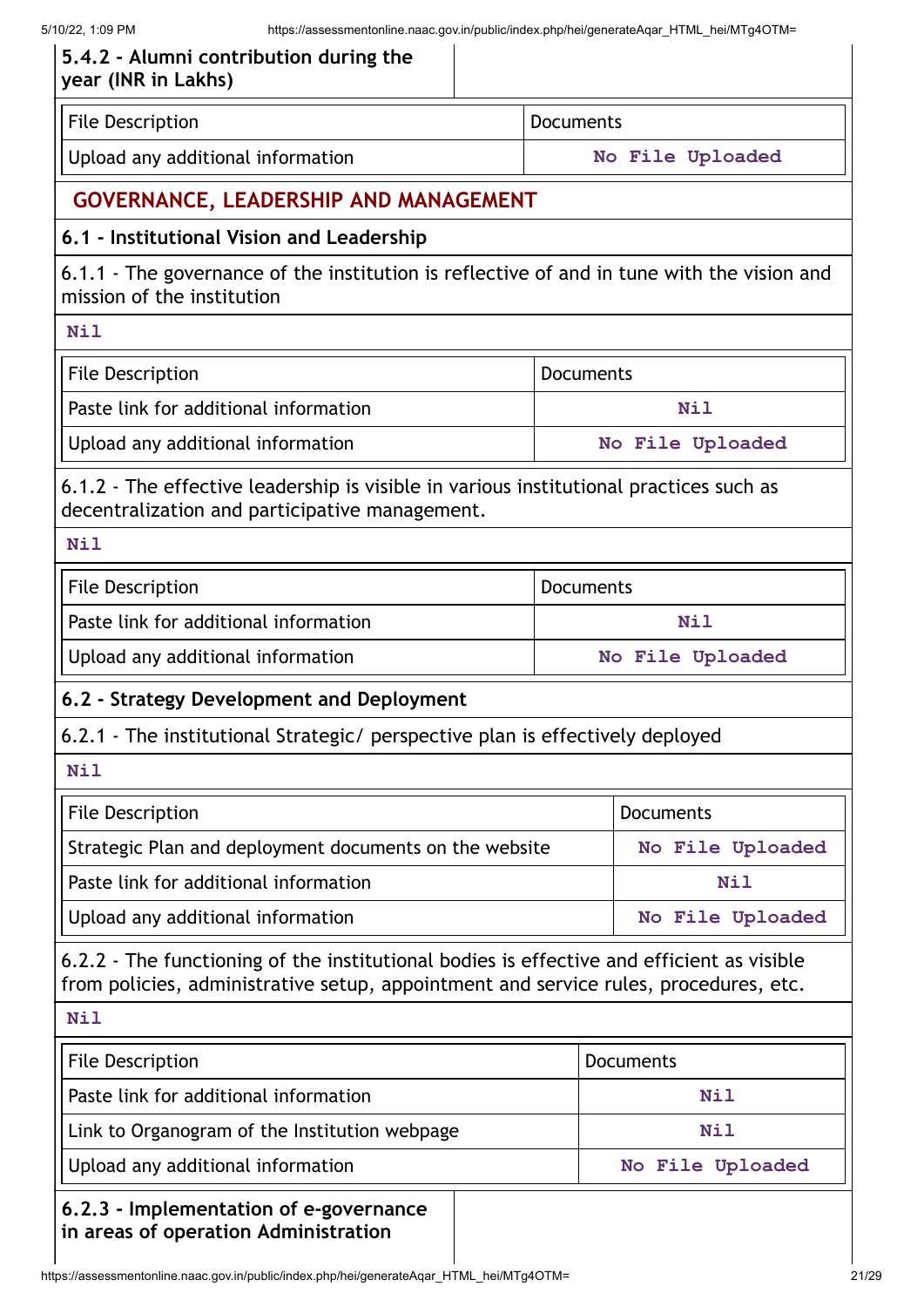| <b>Finance and Accounts Student Admission</b> |  |
|-----------------------------------------------|--|
| and Support Examination                       |  |

| <b>File Description</b>                                                                                | <b>Documents</b>    |
|--------------------------------------------------------------------------------------------------------|---------------------|
| ERP (Enterprise Resource Planning)Document                                                             | No File<br>Uploaded |
| Screen shots of user interfaces                                                                        | No File<br>Uploaded |
| Any additional information                                                                             | No File<br>Uploaded |
| Details of implementation of e-governance in areas of operation,<br>Administration etc (Data Template) | No File<br>Uploaded |

#### **6.3 - Faculty Empowerment Strategies**

6.3.1 - The institution has effective welfare measures for teaching and non- teaching staff

#### **Nil**

| <b>File Description</b>               | <b>Documents</b> |  |
|---------------------------------------|------------------|--|
| Paste link for additional information | Nil              |  |
| Upload any additional information     | No File Uploaded |  |

**6.3.2 - Number of teachers provided with financial support to attend conferences/ workshops and towards membership fee of professional bodies during the year**

#### **6.3.2.1 - Number of teachers provided with financial support to attend conferences/workshops and towards membership fee of professional bodies during the year**

| File Description                                                                                                           | <b>Documents</b>    |
|----------------------------------------------------------------------------------------------------------------------------|---------------------|
| Upload any additional information                                                                                          | No File<br>Uploaded |
| Details of teachers provided with financial support to attend conference,<br>workshops etc during the year (Data Template) | No File<br>Uploaded |

**6.3.3 - Number of professional development /administrative training programs organized by the institution for teaching and non-teaching staff during the year**

**6.3.3.1 - Total number of professional development /administrative training Programmes organized by the institution for teaching and non teaching staff during the year**

| <b>File Description</b>                                                                  | Documents           |
|------------------------------------------------------------------------------------------|---------------------|
| Reports of the Human Resource Development Centres (UGCASC or other<br>relevant centres). | No File<br>Uploaded |
| Reports of Academic Staff College or similar centers                                     | No File<br>Uploaded |
|                                                                                          |                     |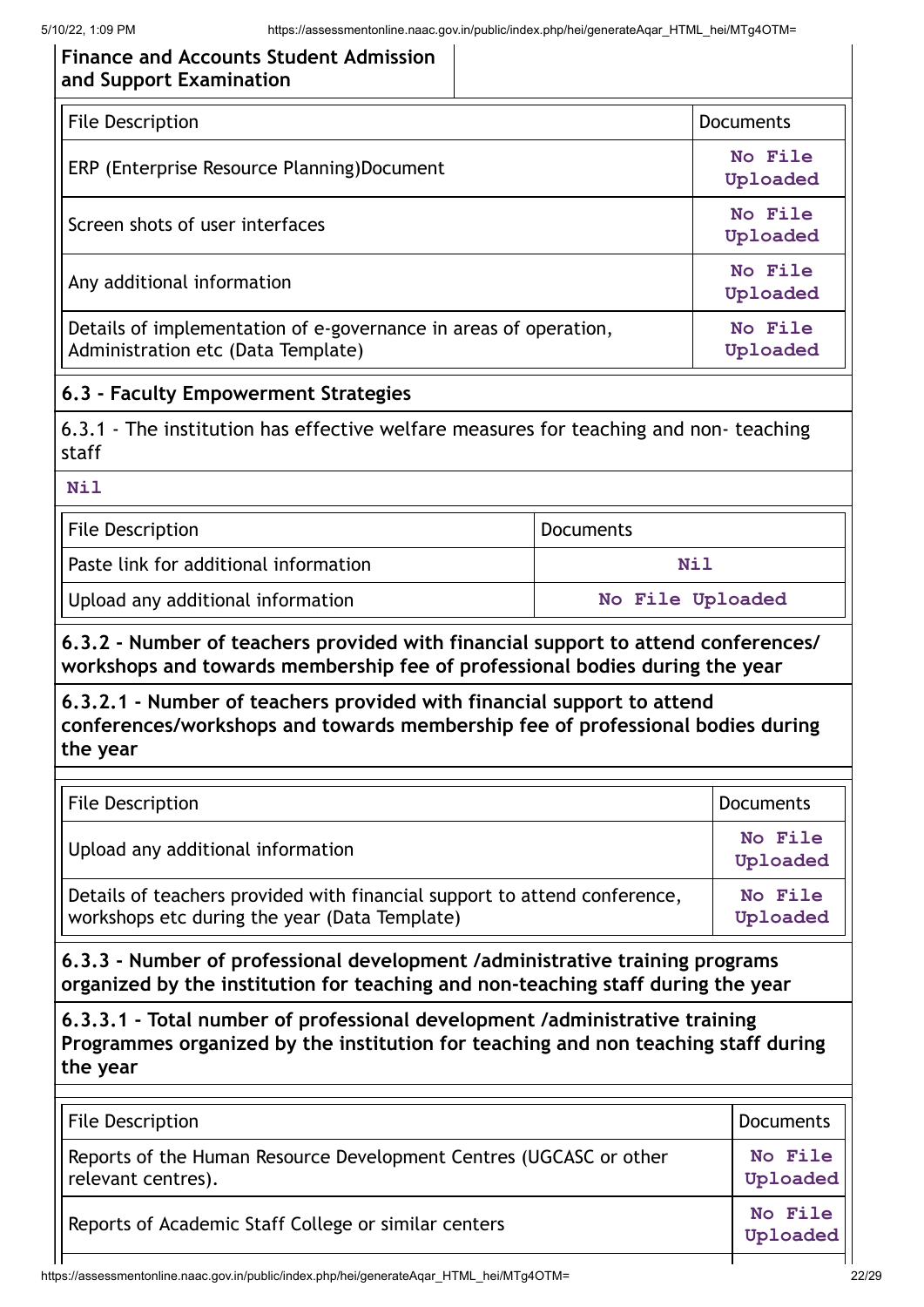| Upload any additional information                                                                                                                              | No File<br>Uploaded |
|----------------------------------------------------------------------------------------------------------------------------------------------------------------|---------------------|
| Details of professional development / administrative training Programmes<br>organized by the University for teaching and non teaching staff (Data<br>Template) | No File<br>Uploaded |

**6.3.4 - Number of teachers undergoing online/face-to-face Faculty development Programmes (FDP) during the year (Professional Development Programmes, Orientation / Induction Programmes, Refresher Course, Short Term Course etc.)**

**6.3.4.1 - Total number of teachers attending professional development Programmes viz., Orientation / Induction Programme, Refresher Course, Short Term Course during the year**

| <b>File Description</b>                                                                              | <b>Documents</b>    |
|------------------------------------------------------------------------------------------------------|---------------------|
| <b>IQAC</b> report summary                                                                           | No File<br>Uploaded |
| Reports of the Human Resource Development Centres (UGCASC or other<br>relevant centers)              | No File<br>Uploaded |
| Upload any additional information                                                                    | No File<br>Uploaded |
| Details of teachers attending professional development programmes<br>during the year (Data Template) | No File<br>Uploaded |

6.3.5 - Institutions Performance Appraisal System for teaching and non- teaching staff

**Nil**

| <b>File Description</b>               | <b>Documents</b> |  |
|---------------------------------------|------------------|--|
| Paste link for additional information | Nil              |  |
| Upload any additional information     | No File Uploaded |  |

#### **6.4 - Financial Management and Resource Mobilization**

6.4.1 - Institution conducts internal and external financial audits regularly Enumerate the various internal and external financial audits carried out during the year with the mechanism for settling audit objections within a maximum of 200 words

**Nil**

| File Description                      | Documents        |  |  |
|---------------------------------------|------------------|--|--|
| Paste link for additional information | Nil              |  |  |
| Upload any additional information     | No File Uploaded |  |  |

**6.4.2 - Funds / Grants received from non-government bodies, individuals, philanthropers during the year (not covered in Criterion III)**

**6.4.2.1 - Total Grants received from non-government bodies, individuals, Philanthropers during the year (INR in Lakhs)**

https://assessmentonline.naac.gov.in/public/index.php/hei/generateAqar\_HTML\_hei/MTg4OTM= 23/29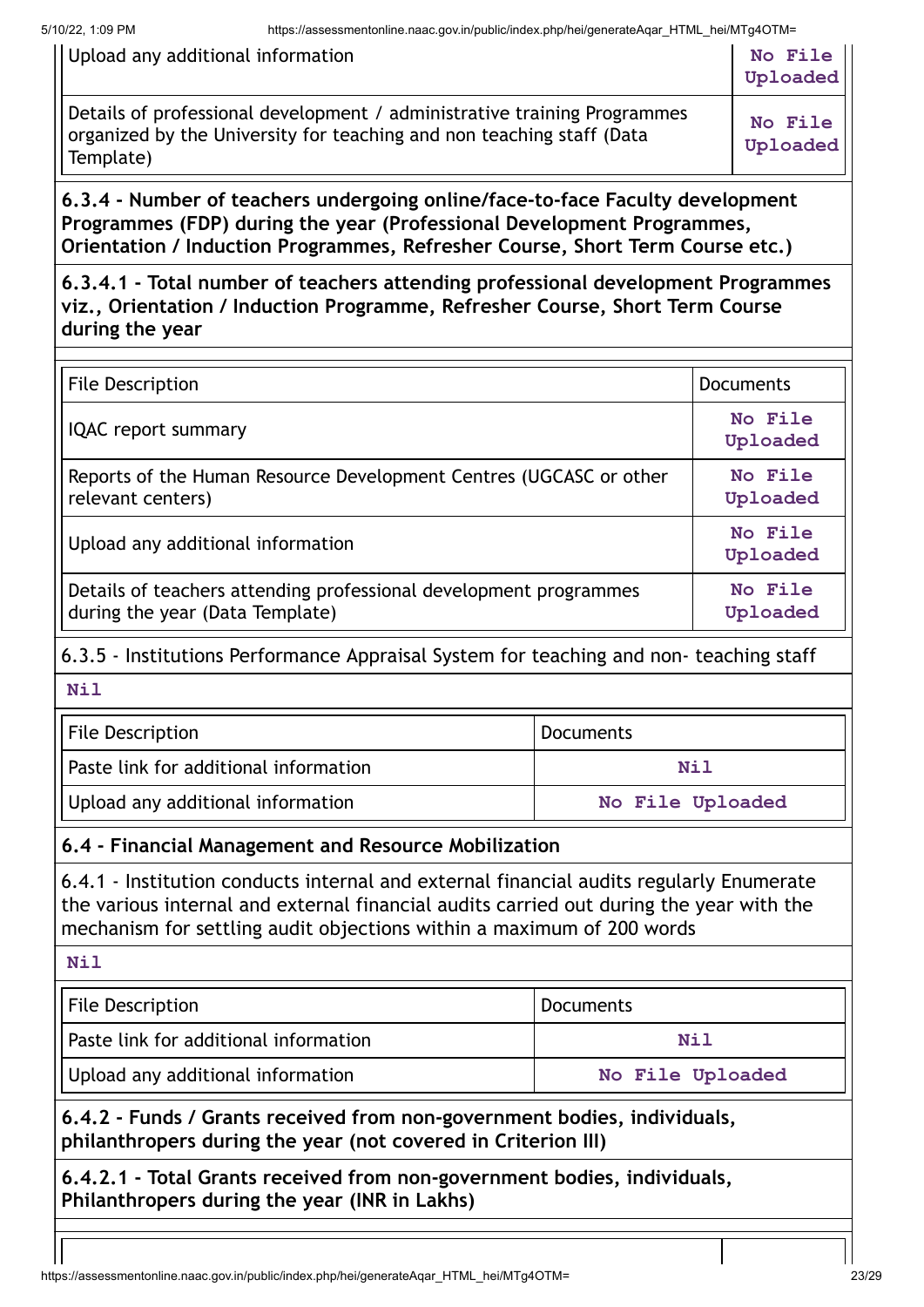| File Description                                                                                                                     | <b>Documents</b>    |
|--------------------------------------------------------------------------------------------------------------------------------------|---------------------|
| Annual statements of accounts                                                                                                        | No File<br>Uploaded |
| Any additional information                                                                                                           | No File<br>Uploaded |
| Details of Funds / Grants received from of the non-government bodies,<br>individuals, Philanthropers during the year (Data Template) | No File<br>Uploaded |
| 6.4.3 - Institutional strategies for mobilization of funds and the optimal utilization of<br>resources                               |                     |
| <b>Nil</b>                                                                                                                           |                     |

| File Description                      | Documents        |  |  |
|---------------------------------------|------------------|--|--|
| Paste link for additional information | Nil              |  |  |
| Upload any additional information     | No File Uploaded |  |  |

#### **6.5 - Internal Quality Assurance System**

6.5.1 - Internal Quality Assurance Cell (IQAC) has contributed significantly for institutionalizing the quality assurance strategies and processes

**Nil**

| <b>File Description</b>               | Documents        |  |  |
|---------------------------------------|------------------|--|--|
| Paste link for additional information | Nil              |  |  |
| Upload any additional information     | No File Uploaded |  |  |

6.5.2 - The institution reviews its teaching learning process, structures & methodologies of operations and learning outcomes at periodic intervals through IQAC set up as per norms and recorded the incremental improvement in various activities

**Nil**

| <b>File Description</b>                                                                                                                                                                                                                                                                                                                                                                                   | Documents        |
|-----------------------------------------------------------------------------------------------------------------------------------------------------------------------------------------------------------------------------------------------------------------------------------------------------------------------------------------------------------------------------------------------------------|------------------|
| Paste link for additional information                                                                                                                                                                                                                                                                                                                                                                     | Nil              |
| Upload any additional information                                                                                                                                                                                                                                                                                                                                                                         | No File Uploaded |
| 6.5.3 - Quality assurance initiatives of the<br>institution include: Regular meeting of<br>Internal Quality Assurance Cell (IQAC);<br>Feedback collected, analyzed and used<br>for improvements Collaborative quality<br>initiatives with other institution(s)<br>Participation in NIRF any other quality<br>audit recognized by state, national or<br>international agencies (ISO Certification,<br>NBA) |                  |
| <b>File Description</b>                                                                                                                                                                                                                                                                                                                                                                                   | Documents        |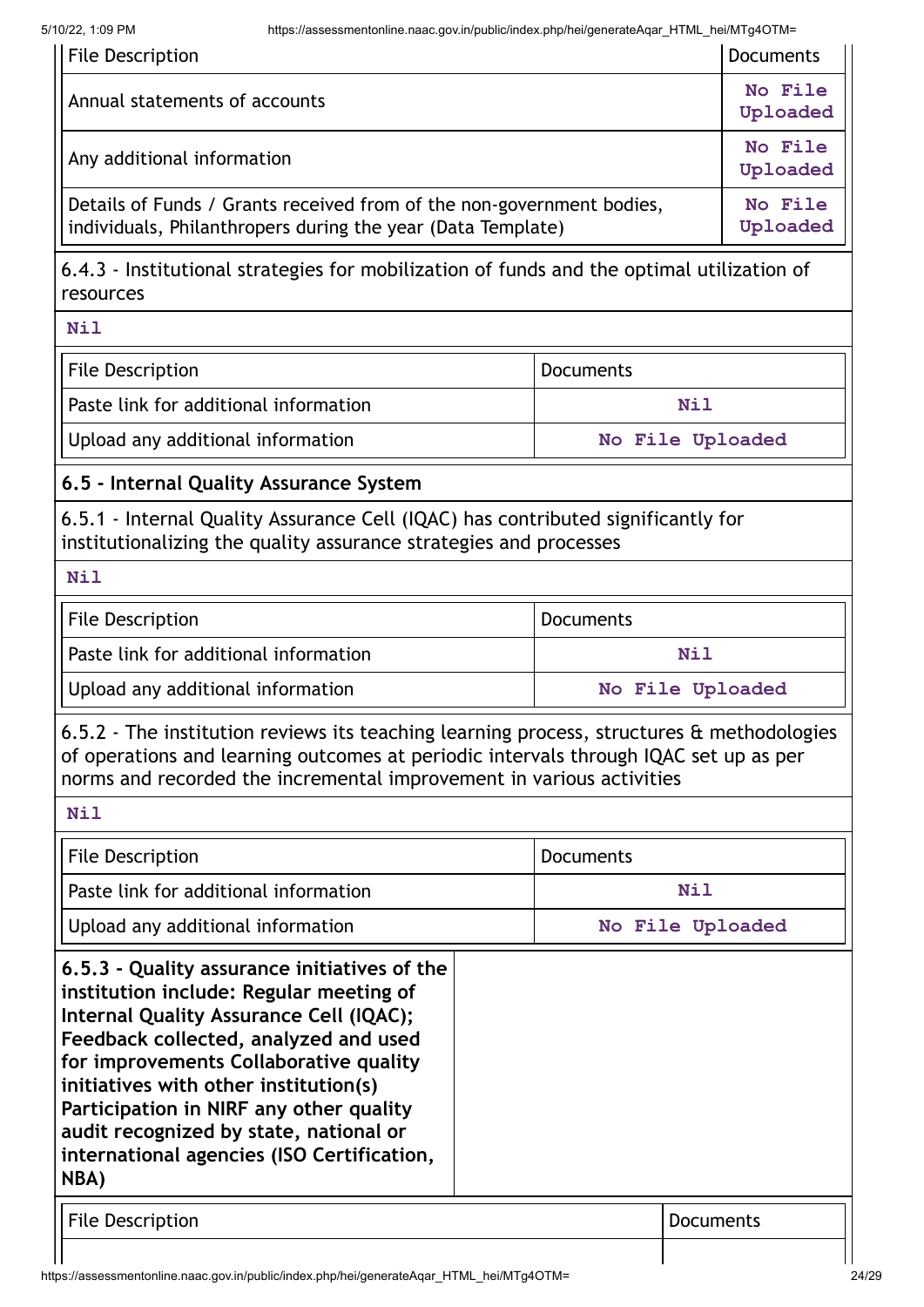5/10/22, 1:09 PM https://assessmentonline.naac.gov.in/public/index.php/hei/generateAqar\_HTML\_hei/MTg4OTM=

| Paste web link of Annual reports of Institution                                       | Nil                 |
|---------------------------------------------------------------------------------------|---------------------|
| Upload e-copies of the accreditations and certifications                              | No File<br>Uploaded |
| Upload any additional information                                                     | No File<br>Uploaded |
| Upload details of Quality assurance initiatives of the institution (Data<br>Template) | No File<br>Uploaded |
|                                                                                       |                     |

# **INSTITUTIONAL VALUES AND BEST PRACTICES**

#### **7.1 - Institutional Values and Social Responsibilities**

7.1.1 - Measures initiated by the Institution for the promotion of gender equity during the year

| <b>Nil</b>                                                                                                                                                                                                                                                      |                  |                  |  |
|-----------------------------------------------------------------------------------------------------------------------------------------------------------------------------------------------------------------------------------------------------------------|------------------|------------------|--|
| <b>File Description</b>                                                                                                                                                                                                                                         |                  | <b>Documents</b> |  |
| Annual gender sensitization action plan                                                                                                                                                                                                                         |                  | Nil              |  |
| Specific facilities provided for women in terms of: a. Safety and security b.<br>Counseling c. Common Rooms d. Day care center for young children e. Any<br>other relevant information                                                                          |                  |                  |  |
| 7.1.2 - The Institution has facilities for<br>alternate sources of energy and energy<br>conservation measures Solar<br><b>Biogas plant Wheeling to</b><br>energy<br>the Grid Sensor-based energy<br>conservation Use of LED bulbs/ power<br>efficient equipment |                  |                  |  |
| <b>File Description</b>                                                                                                                                                                                                                                         | <b>Documents</b> |                  |  |
| Geo tagged Photographs                                                                                                                                                                                                                                          | No File Uploaded |                  |  |
| Any other relevant information                                                                                                                                                                                                                                  | No File Uploaded |                  |  |

7.1.3 - Describe the facilities in the Institution for the management of the following types of degradable and non-degradable waste (within 200 words) Solid waste management Liquid waste management Biomedical waste management E-waste management Waste recycling system Hazardous chemicals and radioactive waste management

| <b>Nil</b>                                                                             |                     |
|----------------------------------------------------------------------------------------|---------------------|
| <b>File Description</b>                                                                | <b>Documents</b>    |
| Relevant documents like agreements/MoUs with Government and other<br>approved agencies | No File<br>Uploaded |
| Geo tagged photographs of the facilities                                               | <b>Nil</b>          |
| Any other relevant information                                                         | No File<br>Uploaded |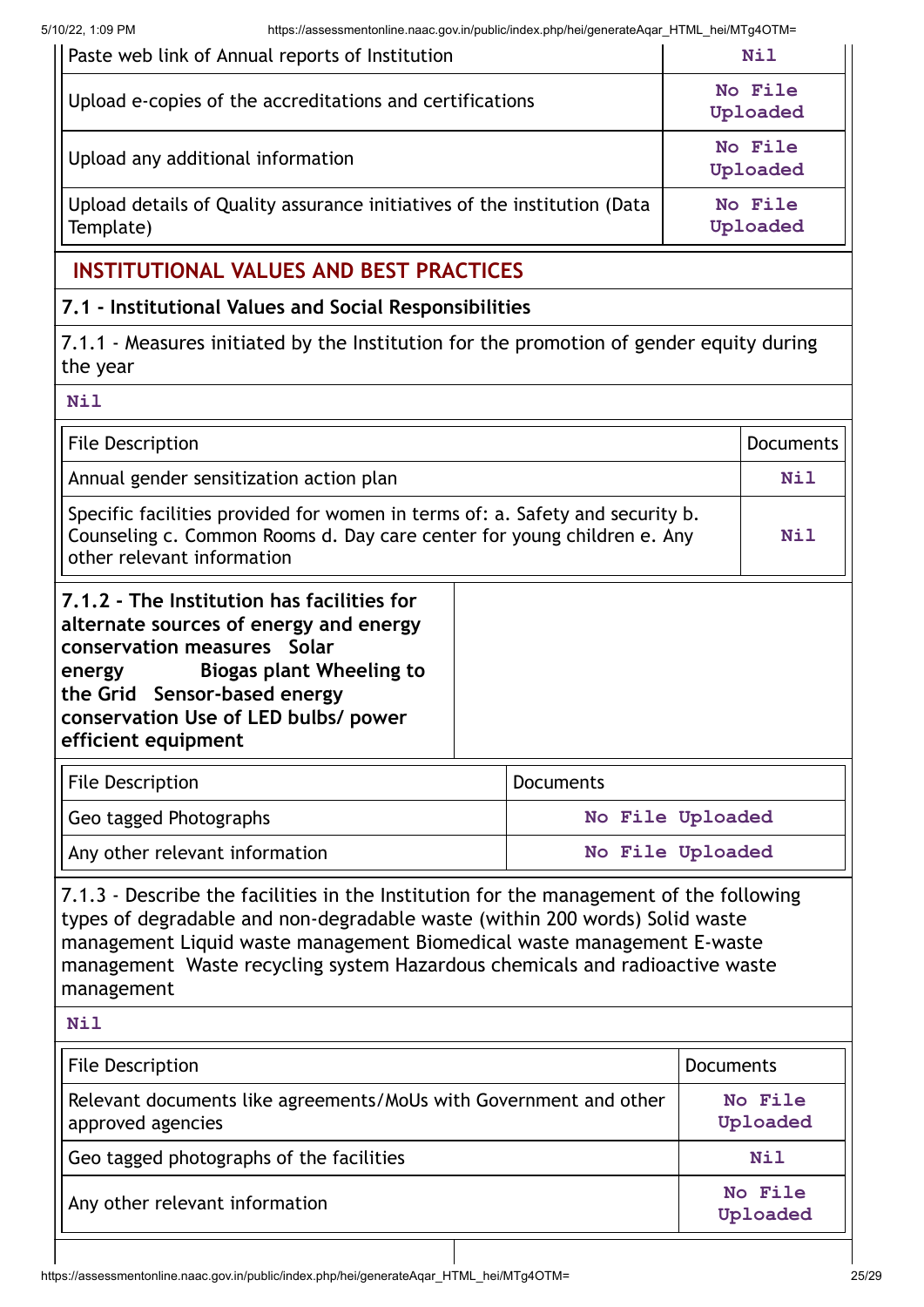| 7.1.4 - Water conservation facilities<br>available in the Institution: Rain water<br>harvesting Bore well / Open well recharge<br><b>Construction of tanks and bunds Waste</b><br>water recycling Maintenance of water<br>bodies and distribution system in the<br>campus          |                       |                  |                     |  |  |
|------------------------------------------------------------------------------------------------------------------------------------------------------------------------------------------------------------------------------------------------------------------------------------|-----------------------|------------------|---------------------|--|--|
| <b>File Description</b>                                                                                                                                                                                                                                                            |                       | <b>Documents</b> |                     |  |  |
| Geo tagged photographs / videos of the facilities                                                                                                                                                                                                                                  |                       |                  | No File Uploaded    |  |  |
| Any other relevant information                                                                                                                                                                                                                                                     |                       |                  | No File Uploaded    |  |  |
| 7.1.5 - Green campus initiatives include                                                                                                                                                                                                                                           |                       |                  |                     |  |  |
| 7.1.5.1 - The institutional initiatives for<br>greening the campus are as follows:<br>1. Restricted entry of automobiles<br>2. Use of Bicycles/ Battery powered<br>vehicles<br>3. Pedestrian Friendly pathways<br>4. Ban on use of Plastic<br>5. landscaping with trees and plants | C. Any 2 of the above |                  |                     |  |  |
| <b>File Description</b>                                                                                                                                                                                                                                                            |                       | <b>Documents</b> |                     |  |  |
| Geo tagged photos / videos of the facilities                                                                                                                                                                                                                                       | No File Uploaded      |                  |                     |  |  |
| Any other relevant documents                                                                                                                                                                                                                                                       |                       | No File Uploaded |                     |  |  |
| 7.1.6 - Quality audits on environment and energy are regularly undertaken by the<br>institution                                                                                                                                                                                    |                       |                  |                     |  |  |
| 7.1.6.1 - The institutional environment<br>and energy initiatives are confirmed<br>through the following 1.Green audit 2.<br>Energy audit 3. Environment audit<br>4. Clean and green campus<br>recognitions/awards 5. Beyond the<br>campus environmental promotional<br>activities |                       |                  |                     |  |  |
| <b>File Description</b>                                                                                                                                                                                                                                                            |                       |                  | <b>Documents</b>    |  |  |
| Reports on environment and energy audits submitted by the auditing<br>agency                                                                                                                                                                                                       |                       |                  | No File<br>Uploaded |  |  |
| Certification by the auditing agency                                                                                                                                                                                                                                               |                       |                  | No File<br>Uploaded |  |  |
| Certificates of the awards received                                                                                                                                                                                                                                                |                       |                  | No File<br>Uploaded |  |  |
| Any other relevant information                                                                                                                                                                                                                                                     |                       |                  | No File<br>Uploaded |  |  |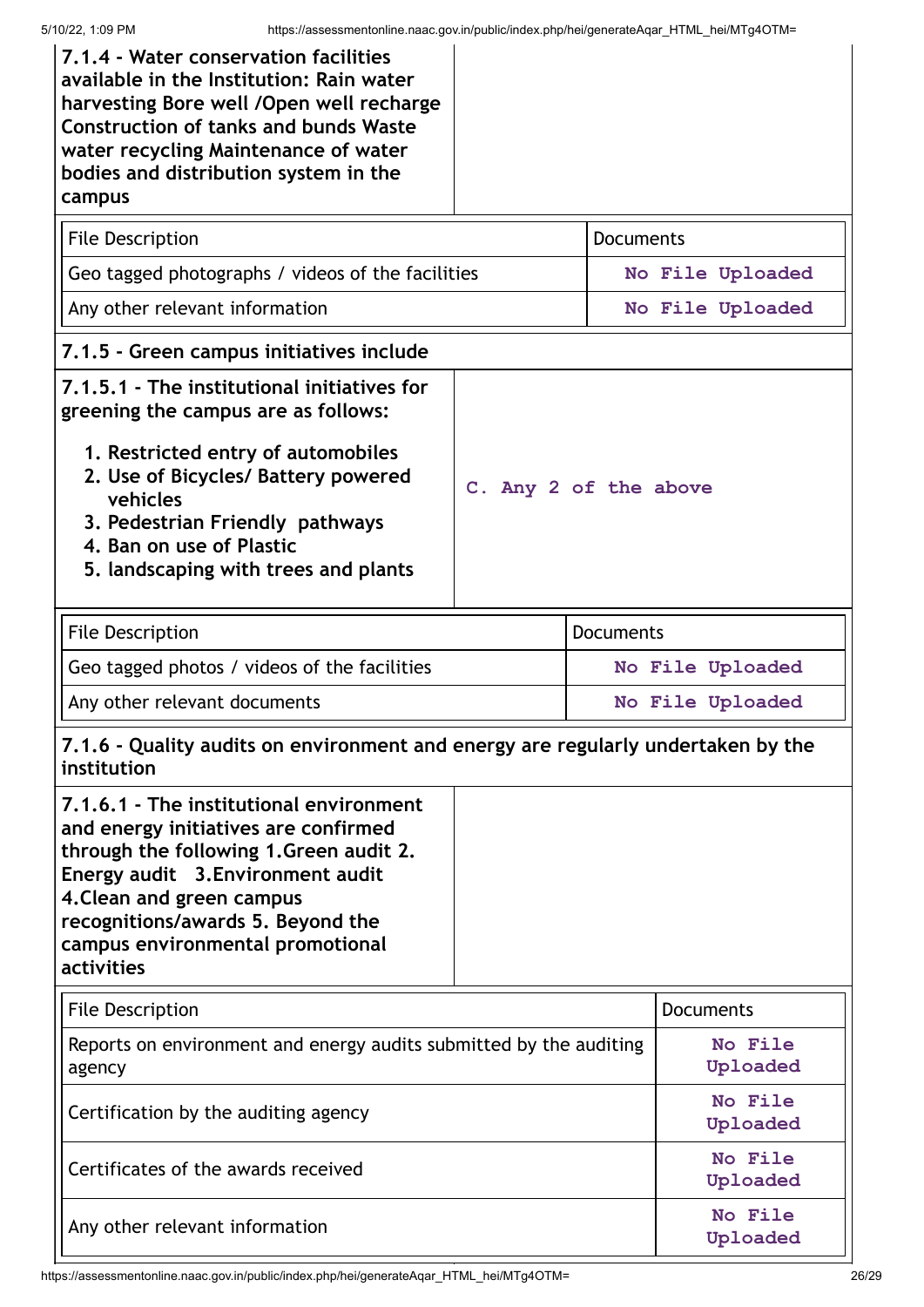| 7.1.7 - The Institution has disabled-<br>friendly, barrier free environment Built<br>environment with ramps/lifts for easy<br>access to classrooms. Disabled-friendly<br>washrooms Signage including tactile path,<br>lights, display boards and signposts<br>Assistive technology and facilities for<br>persons with disabilities (Divyangjan)<br>accessible website, screen-reading<br>software, mechanized equipment<br>5.<br>Provision for enquiry and information:<br>Human assistance, reader, scribe, soft<br>copies of reading material, screen<br>reading |  |  | C. Any 2 of the above |  |
|--------------------------------------------------------------------------------------------------------------------------------------------------------------------------------------------------------------------------------------------------------------------------------------------------------------------------------------------------------------------------------------------------------------------------------------------------------------------------------------------------------------------------------------------------------------------|--|--|-----------------------|--|
| <b>File Description</b>                                                                                                                                                                                                                                                                                                                                                                                                                                                                                                                                            |  |  | Documents             |  |

| File Description                                                            | <b>Documents</b>    |
|-----------------------------------------------------------------------------|---------------------|
| Geo tagged photographs / videos of the facilities                           | No File<br>Uploaded |
| Policy documents and information brochures on the support to be<br>provided | No File<br>Uploaded |
| Details of the Software procured for providing the assistance               | No File<br>Uploaded |
| Any other relevant information                                              | No File<br>Uploaded |

7.1.8 - Describe the Institutional efforts/initiatives in providing an inclusive environment i.e., tolerance and harmony towards cultural, regional, linguistic, communal socioeconomic and other diversities (within 200 words).

| <b>File Description</b>                                                                                                             | <b>Documents</b>    |
|-------------------------------------------------------------------------------------------------------------------------------------|---------------------|
| Supporting documents on the information provided (as reflected in the<br>administrative and academic activities of the Institution) | No File<br>Uploaded |
| Any other relevant information                                                                                                      | No File<br>Uploaded |

7.1.9 - Sensitization of students and employees of the Institution to the constitutional obligations: values, rights, duties and responsibilities of citizens

**Nil**

| <b>File Description</b>                                                                                       | <b>Documents</b>    |  |  |
|---------------------------------------------------------------------------------------------------------------|---------------------|--|--|
| Details of activities that inculcate values; necessary to render students<br>in to responsible citizens       | No File<br>Uploaded |  |  |
| Any other relevant information                                                                                | No File<br>Uploaded |  |  |
| B. Any 3 of the above<br>7.1.10 - The Institution has a prescribed<br>code of conduct for students, teachers, |                     |  |  |

https://assessmentonline.naac.gov.in/public/index.php/hei/generateAqar\_HTML\_hei/MTg4OTM= 27/29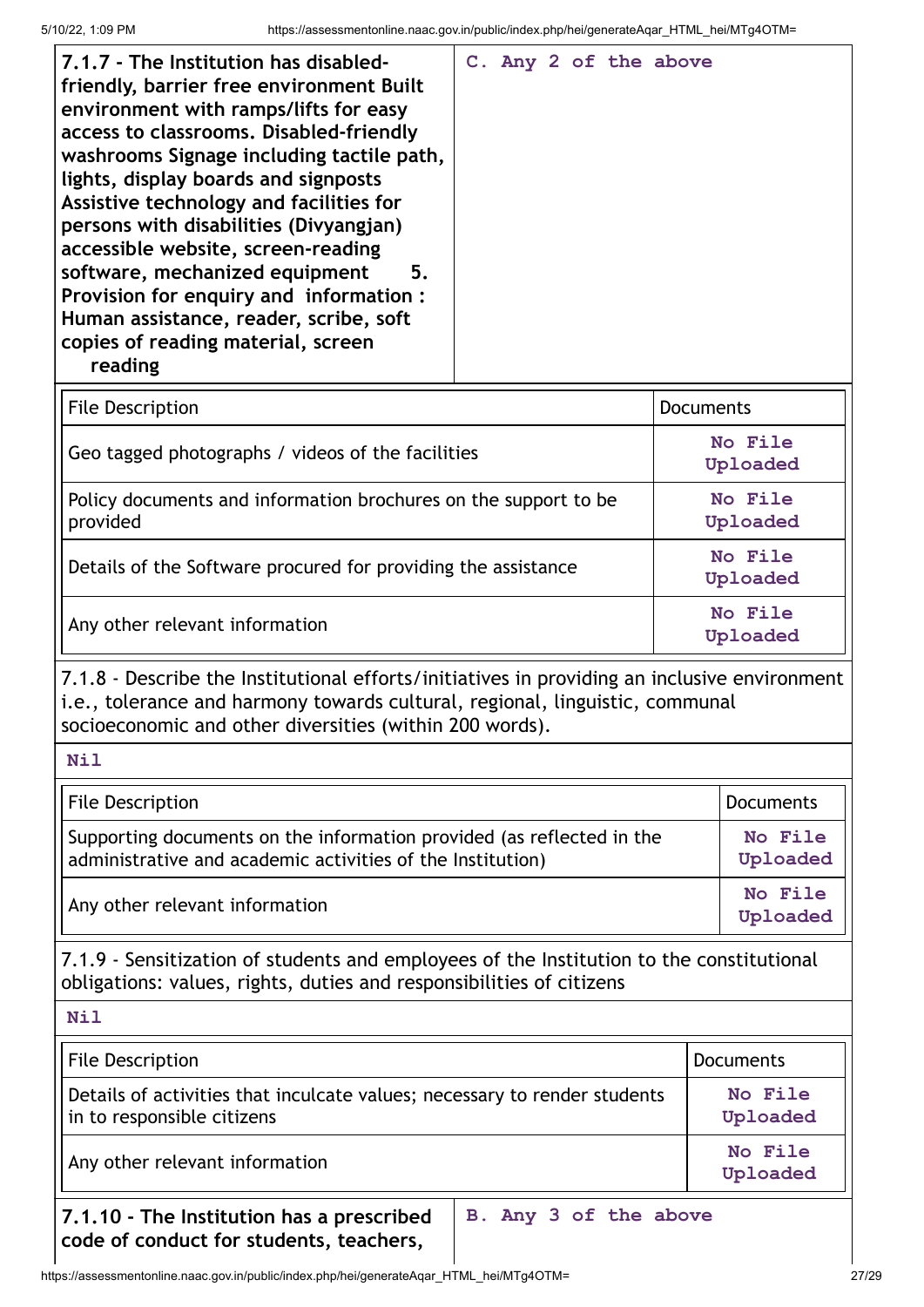| administrators and other staff and<br>conducts periodic programmes in this<br>regard. The Code of Conduct is displayed<br>on the website There is a committee to<br>monitor adherence to the Code of<br>Conduct Institution organizes professional<br>ethics programmes for students,<br>teachers, administrators and other staff<br>4. Annual awareness programmes on<br><b>Code of Conduct are organized</b> |                     |                     |                     |  |  |
|----------------------------------------------------------------------------------------------------------------------------------------------------------------------------------------------------------------------------------------------------------------------------------------------------------------------------------------------------------------------------------------------------------------|---------------------|---------------------|---------------------|--|--|
| <b>File Description</b>                                                                                                                                                                                                                                                                                                                                                                                        |                     |                     | <b>Documents</b>    |  |  |
| Code of ethics policy document                                                                                                                                                                                                                                                                                                                                                                                 |                     |                     | No File<br>Uploaded |  |  |
| Details of the monitoring committee composition and minutes of the<br>committee meeting, number of programmes organized, reports on the various<br>programs etc., in support of the claims                                                                                                                                                                                                                     |                     | No File<br>Uploaded |                     |  |  |
| Any other relevant information                                                                                                                                                                                                                                                                                                                                                                                 |                     |                     | No File<br>Uploaded |  |  |
| 7.1.11 - Institution celebrates / organizes national and international commemorative<br>days, events and festivals                                                                                                                                                                                                                                                                                             |                     |                     |                     |  |  |
| <b>Nil</b>                                                                                                                                                                                                                                                                                                                                                                                                     |                     |                     |                     |  |  |
| <b>File Description</b>                                                                                                                                                                                                                                                                                                                                                                                        |                     | <b>Documents</b>    |                     |  |  |
| Annual report of the celebrations and commemorative events for the<br>last (During the year)                                                                                                                                                                                                                                                                                                                   | No File<br>Uploaded |                     |                     |  |  |
| Geo tagged photographs of some of the events                                                                                                                                                                                                                                                                                                                                                                   |                     |                     | No File<br>Uploaded |  |  |
| Any other relevant information                                                                                                                                                                                                                                                                                                                                                                                 |                     |                     | No File<br>Uploaded |  |  |
| 7.2 - Best Practices                                                                                                                                                                                                                                                                                                                                                                                           |                     |                     |                     |  |  |
| 7.2.1 - Describe two best practices successfully implemented by the Institution as per<br>NAAC format provided in the Manual.                                                                                                                                                                                                                                                                                  |                     |                     |                     |  |  |
| <b>Nil</b>                                                                                                                                                                                                                                                                                                                                                                                                     |                     |                     |                     |  |  |
| <b>File Description</b>                                                                                                                                                                                                                                                                                                                                                                                        | Documents           |                     |                     |  |  |
| Best practices in the Institutional web site<br>No File Uploaded                                                                                                                                                                                                                                                                                                                                               |                     |                     |                     |  |  |
| Any other relevant information                                                                                                                                                                                                                                                                                                                                                                                 | No File Uploaded    |                     |                     |  |  |
| 7.3 - Institutional Distinctiveness                                                                                                                                                                                                                                                                                                                                                                            |                     |                     |                     |  |  |
| 7.3.1 - Portray the performance of the Institution in one area distinctive to its priority<br>and thrust within 200 words                                                                                                                                                                                                                                                                                      |                     |                     |                     |  |  |
| <b>Nil</b>                                                                                                                                                                                                                                                                                                                                                                                                     |                     |                     |                     |  |  |
| <b>File Description</b><br>Documents                                                                                                                                                                                                                                                                                                                                                                           |                     |                     |                     |  |  |